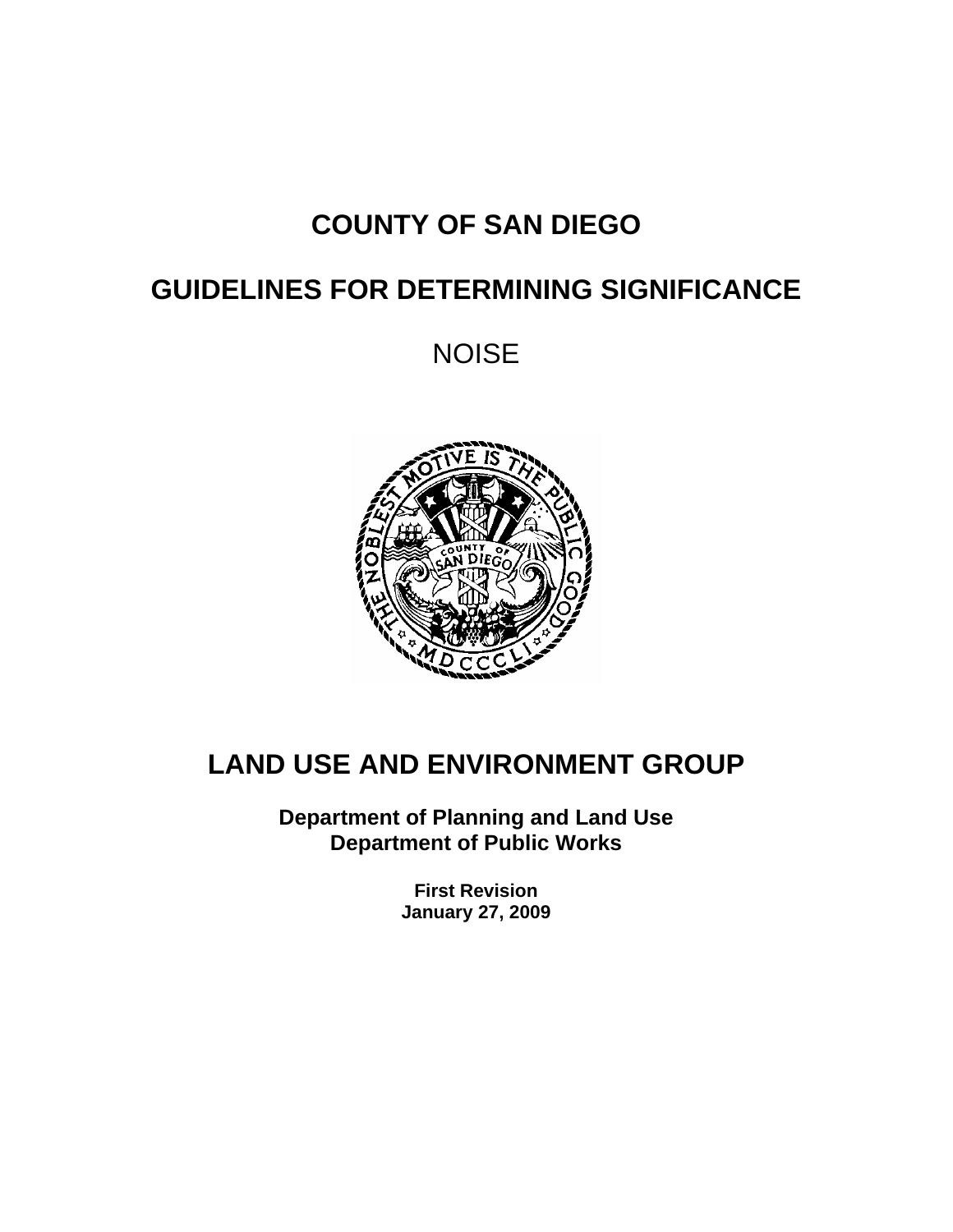#### **APPROVAL**

I hereby certify that these Guidelines for Determining Significance and Report Format and Content Requirements for Noise are a part of the County of San Diego, Land Use and Environment Group's Guidelines for Determining Significance and Technical Report Format and Content Requirements and were considered by the Director of Planning and Land Use, in coordination with the Director of Public Works on the 27th day of January, 2009.

**ERIC GIBSON** Director of Planning and Land Use

**JOHN SNYDER Director of Public Works** 

I hereby certify that these Guidelines for Determining Significance and Report Format and Content Requirements for Noise are a part of the County of San Diego, Land Use and Environment Group's Guidelines for Determining Significance and Technical Report Format and Content Requirements and have hereby been approved by the Deputy Chief Administrative Officer (DCAO) of the Land Use and Environment Group on the 27th day of January, 2009. The Director of Planning and Land Use is authorized to approve revisions to these Guidelines for Determining Significance and Report Format and Content Requirements for Noise except any revisions to the Guidelines for Determining Significance presented in Chapter 4.0 must be approved by the Deputy CAO.

Approved, January 27, 2009

Chandra

**HANDRA WALLAR** Deputy CAO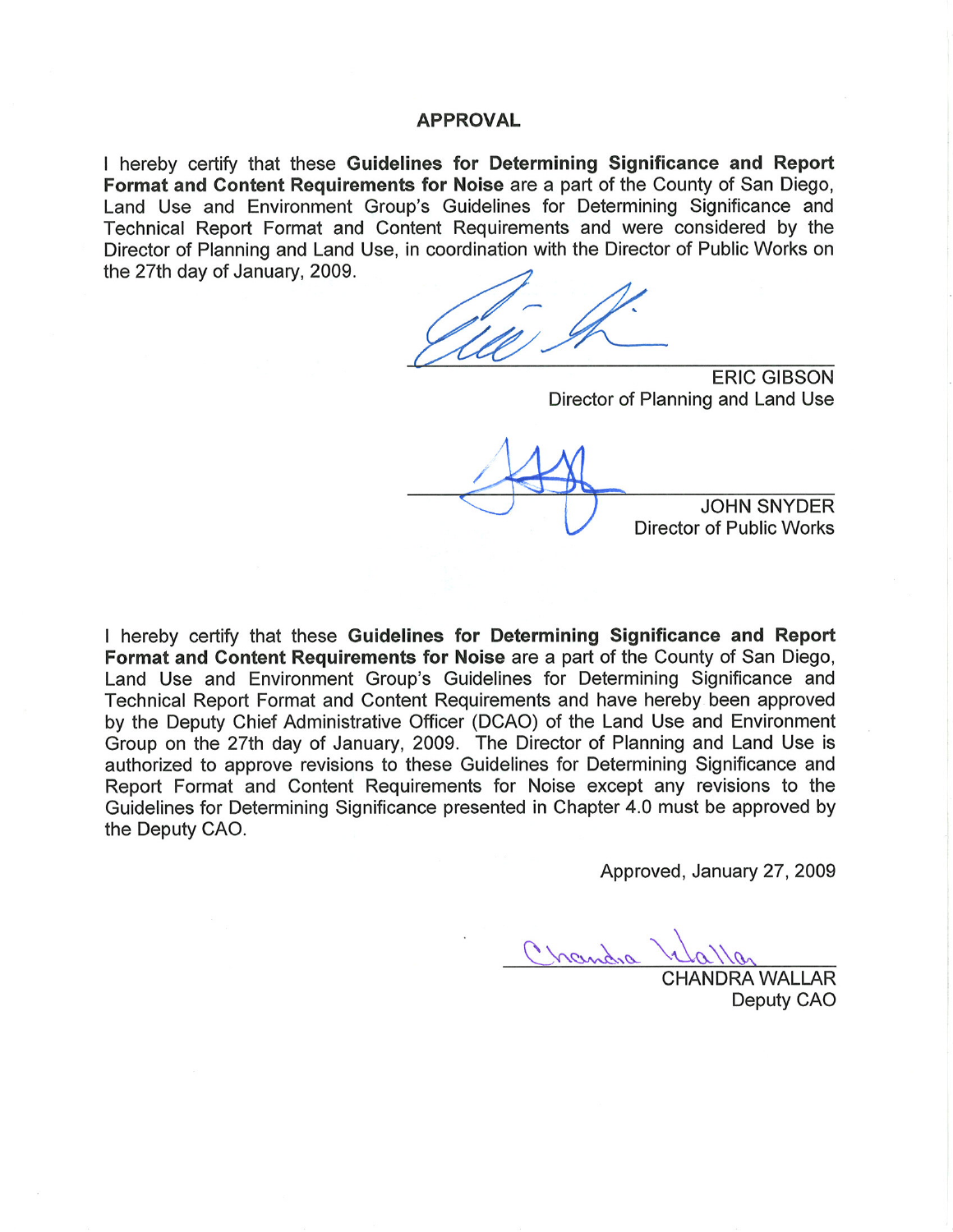#### **EXPLANATION**

These Guidelines for Determining Significance for Noise and information presented herein shall be used by County staff for the review of discretionary projects and environmental documents pursuant to the California Environmental Quality Act (CEQA). These Guidelines present a range of quantitative, qualitative, and performance levels for particular environmental effects. Normally, (in the absence of substantial evidence to the contrary), an affirmative response to any one Guideline will mean the project will result in a significant effect, whereas effects that do not meet any of the Guidelines will normally be determined to be "less than significant." Section 15064(b) of the State CEQA Guidelines states:

> "The determination whether a project may have a significant effect on the environment calls for careful judgment on the part of the public agency involved, based to the extent possible on factual and scientific data. An ironclad definition of significant effect is not always possible because the significance of an activity may vary with the setting."

The intent of these Guidelines is to provide a consistent, objective and predictable evaluation of significant effects. These Guidelines are not binding on any decisionmaker and do not substitute for the use of independent judgment to determine significance or the evaluation of evidence in the record. The County reserves the right to modify these Guidelines in the event of scientific discovery or alterations in factual data that may alter the common application of a Guideline.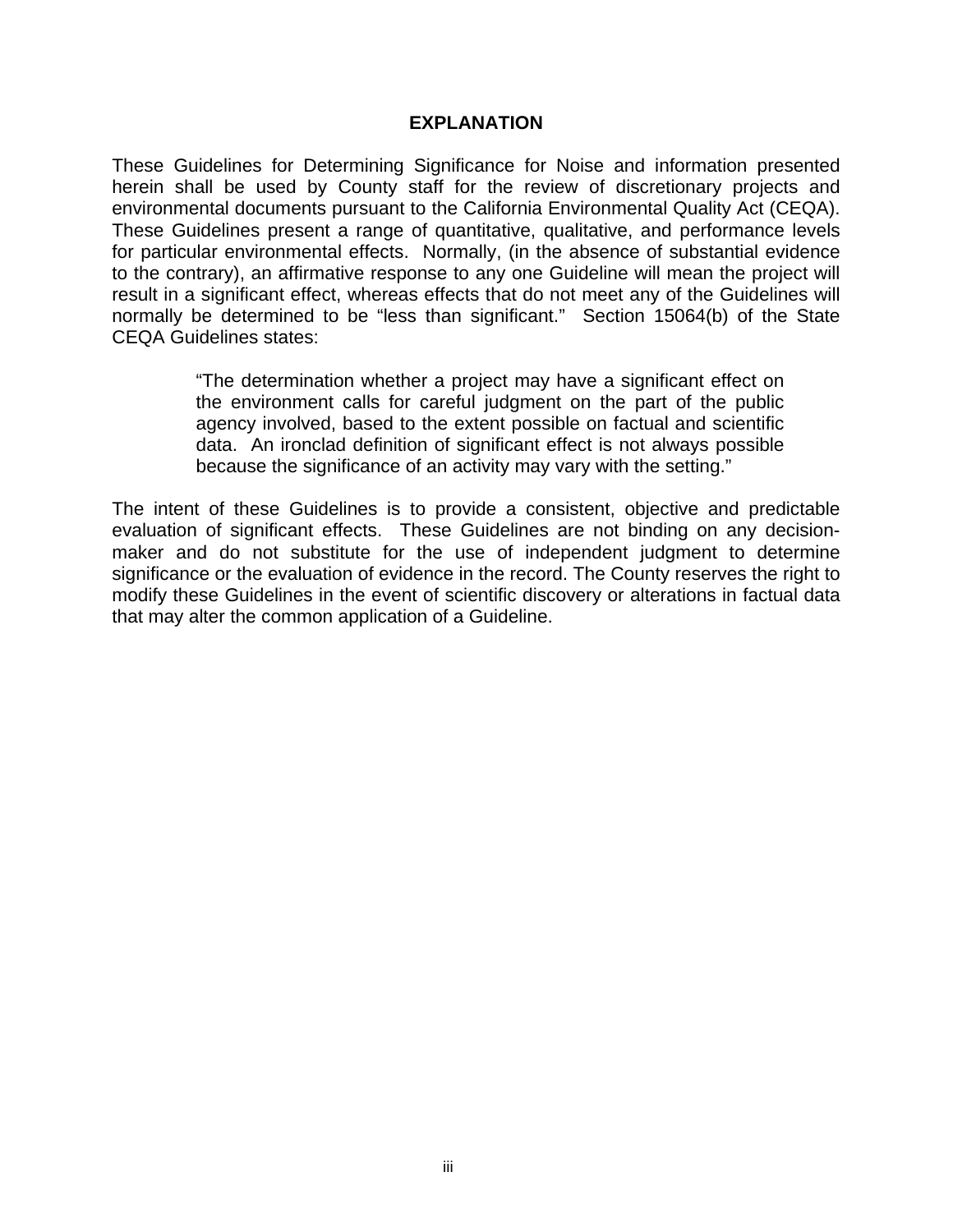#### **LIST OF PREPARERS AND TECHNICAL REVIEWERS**

#### **FIRST REVISION – January 27, 2009**

Joe Farace, DPLU, Primary Author Jeff Fuller, Kimley-Horn John Bennett, DPLU, Contributing Author/ Technical Review Emmet Aquino, DPLU Contributing Author/ Technical Review Kristen Koch, DPLU, Contributing Author Sami Real, DPLU, Contributing Author

#### **County of San Diego Noise Technical Review Panel**

Jeremy Louden, Urban Crossroads Charles Terry, Eilar Associates Bill Maddux, EDAW

#### **APPROVED – MARCH 19, 2007 County of San Diego Noise Technical Review Panel**

Joe Farace, DPLU, Primary Author Jeff Fuller, Kimley-Horn Eric Gibson, DPLU, Contributing Author *Jeremy Louden*, Urban Crossroads<br>Jason Giffen, DPLU, Contributing Author **Charles Terry, Ellar Associates** Jason Giffen, DPLU, Contributing Author John Bennett, DPLU, Contributing Author/ Technical Review Emmet Aquino, DPLU Contributing Author/ Technical Review

Devon Muto, DPLU, Technical Review

Bill Maddux, EDAW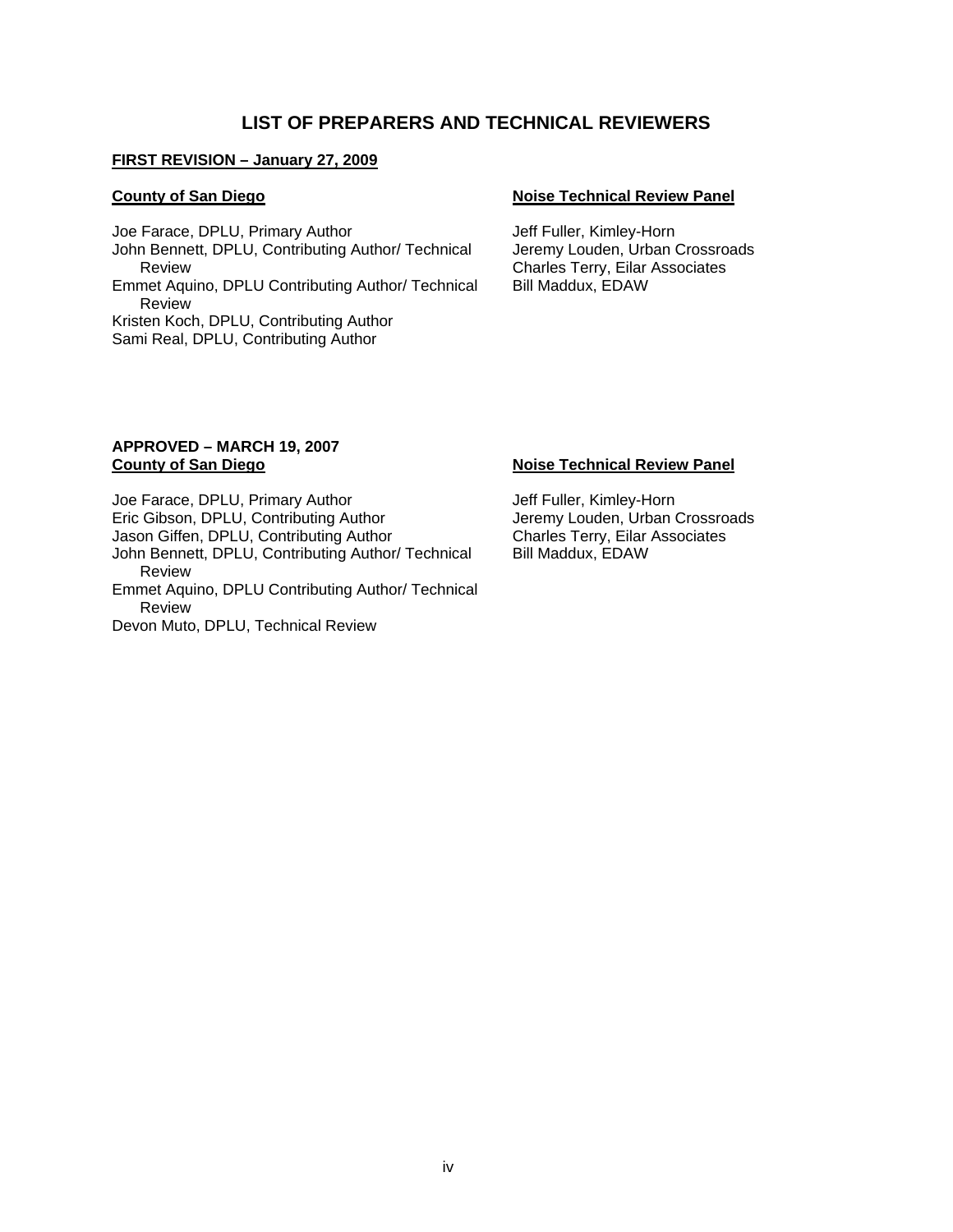# **TABLE OF CONTENTS**

| <b>Section</b> |                                                                 | Page |
|----------------|-----------------------------------------------------------------|------|
|                |                                                                 |      |
| 1.0            |                                                                 |      |
|                | 1.1                                                             |      |
|                | 1.1.1 A-Weighted Sound Pressure Level (dB or dBA)               |      |
|                |                                                                 |      |
|                | 1.1.3 One-Hour Equivalent Noise level (Leq(h))  2               |      |
|                | 1.1.4 Community Noise Equivalent Level (CNEL)  2                |      |
|                |                                                                 |      |
|                |                                                                 |      |
|                |                                                                 |      |
|                |                                                                 |      |
|                | 1.2                                                             |      |
| 2.0            |                                                                 |      |
|                | 2.1                                                             |      |
|                | 2.2                                                             |      |
|                | 2.3                                                             |      |
|                |                                                                 |      |
| 3.0            |                                                                 |      |
|                | 3.1                                                             |      |
|                | 3.2                                                             |      |
|                | 3.3                                                             |      |
|                | 3.4                                                             |      |
| 4.0            |                                                                 |      |
|                | Noise Sensitive Land Uses Affected by Airborne Noise  9<br>4.1  |      |
|                | 4.2                                                             |      |
|                | 4.3                                                             |      |
|                | 4.4                                                             |      |
|                |                                                                 |      |
| 5.0            | <b>STANDARD MITIGATION AND PROJECT DESIGN CONSIDERATIONS 16</b> |      |
| 6.0            |                                                                 |      |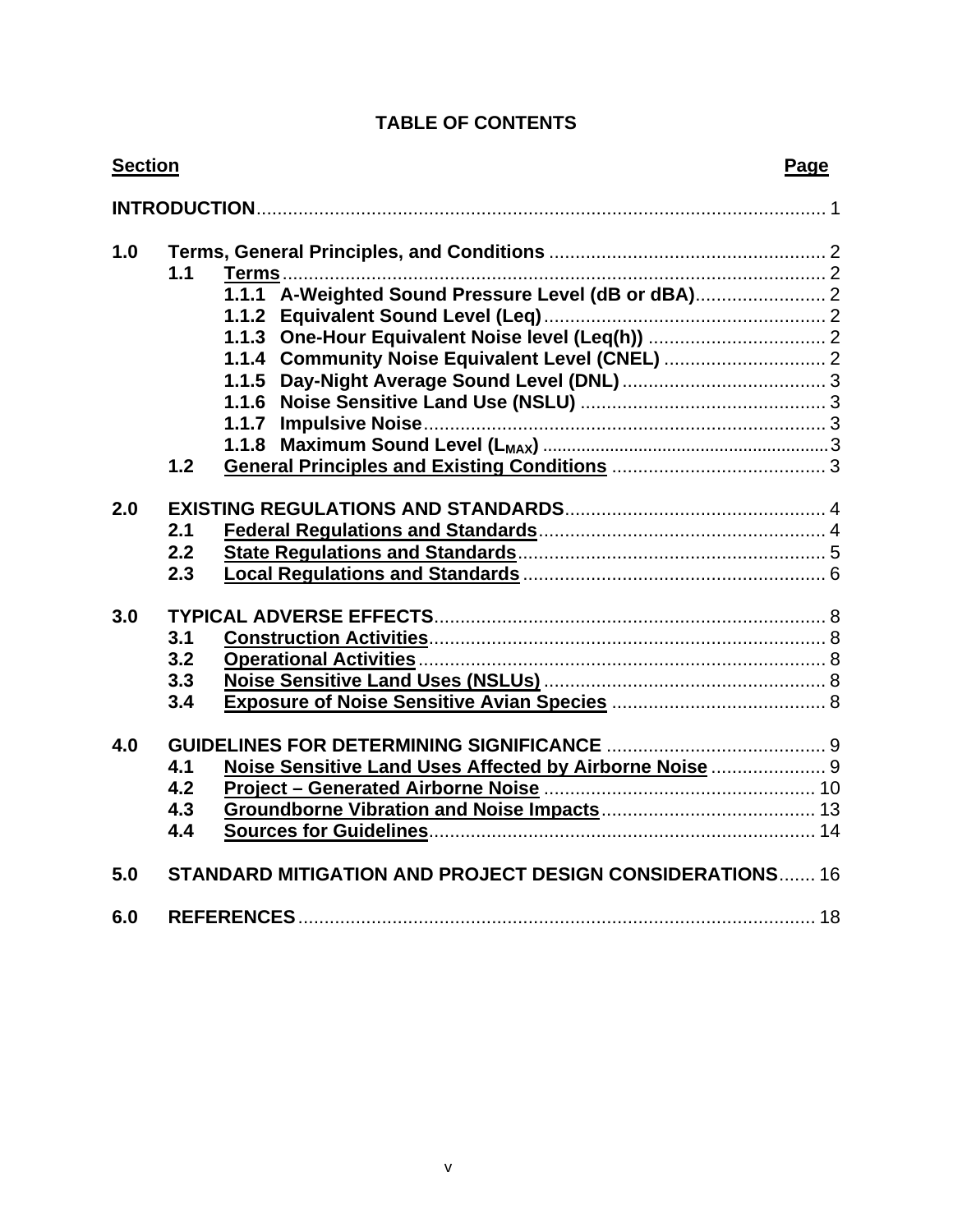#### **LIST OF FIGURES**

# **Figure**

| Figure 1 |  |  |
|----------|--|--|

# **LIST OF TABLES**

# **Table**

| San Diego County Code Section 36.404, Sound Level Limits in Decibels  |  |
|-----------------------------------------------------------------------|--|
|                                                                       |  |
| San Diego County Code Section 36.410, Maximum Sound Level             |  |
| (Impulsive) Measure at Occupied Property in Decibels (dBA)  12        |  |
| San Diego County Code Section 36.410, Maximum Sound Level             |  |
| (Impulsive) Measure at Occupied Property in Decibels (dBA) for Public |  |
|                                                                       |  |
| Guideline for Determining the Significance of Ground-borne            |  |
|                                                                       |  |
| Guideline for Determining the Significance of Ground-borne            |  |
|                                                                       |  |
| Typical Mitigation Measures when Significance Guidelines are          |  |
|                                                                       |  |
|                                                                       |  |

# **LIST OF ATTACHMENTS**

#### **Attachment**

| Sounds Levels Associated with Various Noise Sources             |                                                                   |
|-----------------------------------------------------------------|-------------------------------------------------------------------|
| Relationship between Noise Exposure and Percentage              |                                                                   |
|                                                                 |                                                                   |
|                                                                 |                                                                   |
| Screening Criteria for Potential Adverse Ground-borne Vibration |                                                                   |
|                                                                 |                                                                   |
|                                                                 |                                                                   |
|                                                                 | Screening Criteria for Potential Adverse Traffic Noise Effects 22 |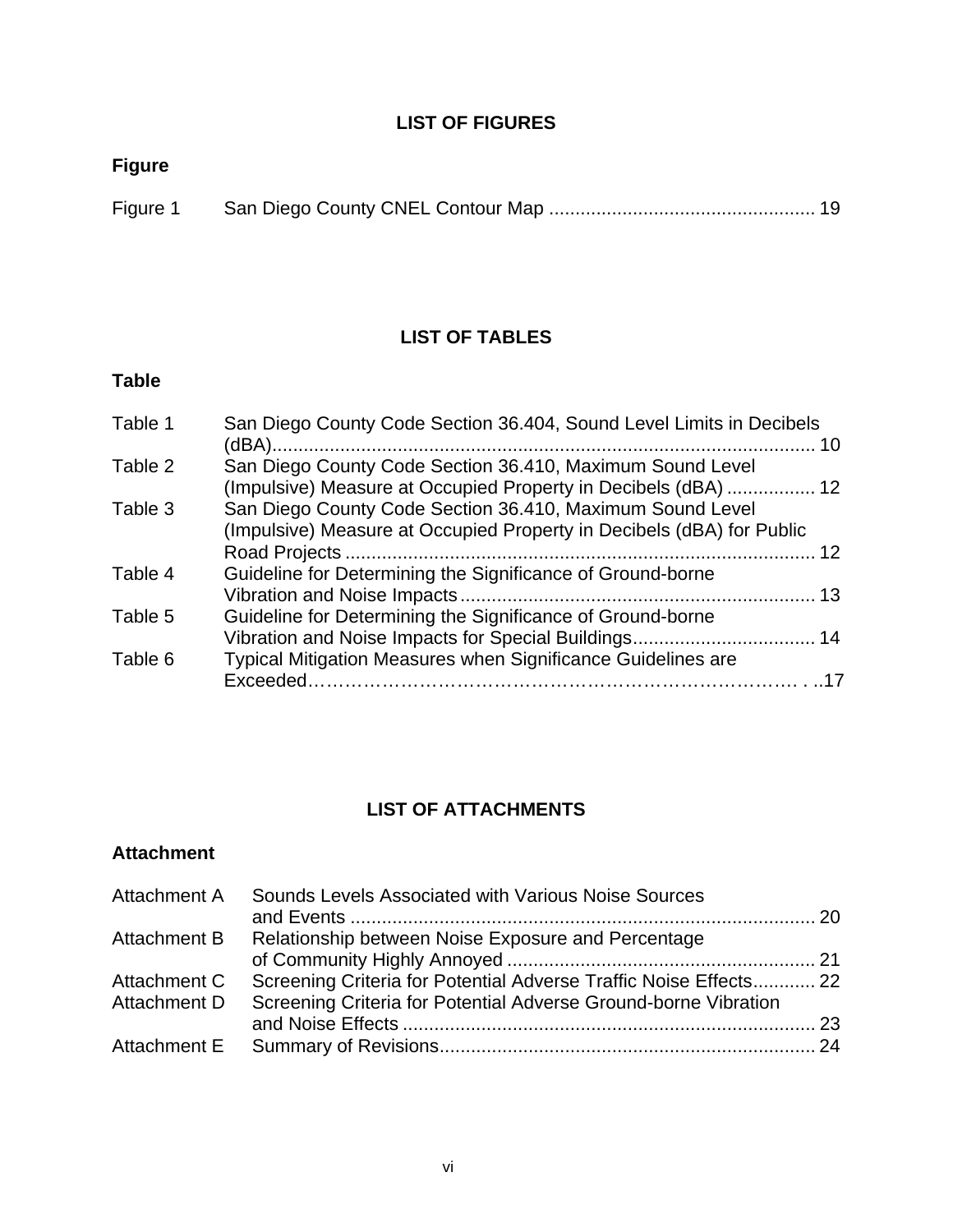# **List of Acronyms**

| <b>ANSI</b>     | American National Standards Institute          |
|-----------------|------------------------------------------------|
| <b>CALTRANS</b> | California Department of Transportation        |
| <b>CEQA</b>     | <b>California Environmental Quality Act</b>    |
| <b>CNEL</b>     | <b>Community Noise Exposure Level</b>          |
| dB              | Decibel                                        |
| dB re           | dB reference to                                |
| <b>DNL</b>      | Day-Night Average Sound Level                  |
| <b>DPLU</b>     | Department of Planning and Land Use            |
| VdB             | Vibration velocity level in decibels           |
| dBA             | A-weighted Sound Pressure Level                |
| <b>FAA</b>      | <b>Federal Aviation Administration</b>         |
| <b>FHWA</b>     | <b>Federal Highway Administration</b>          |
| <b>HVAC</b>     | Heating, Ventilation, and Air Conditioning     |
| Hz              | Hertz                                          |
| <b>ISO</b>      | International Organization for Standardization |
| Ldn             | Day-Night Average Sound Level                  |
| Leq             | <b>Equivalent Sound Level</b>                  |
| Leq(h)          | One-Hour Equivalent Noise Level                |
| $L_{MAX}$       | <b>Maximum Sound Level</b>                     |
| <b>NSLU</b>     | <b>Noise Sensitive Land Use</b>                |
| rms             | Root mean square                               |
| sec             | Second                                         |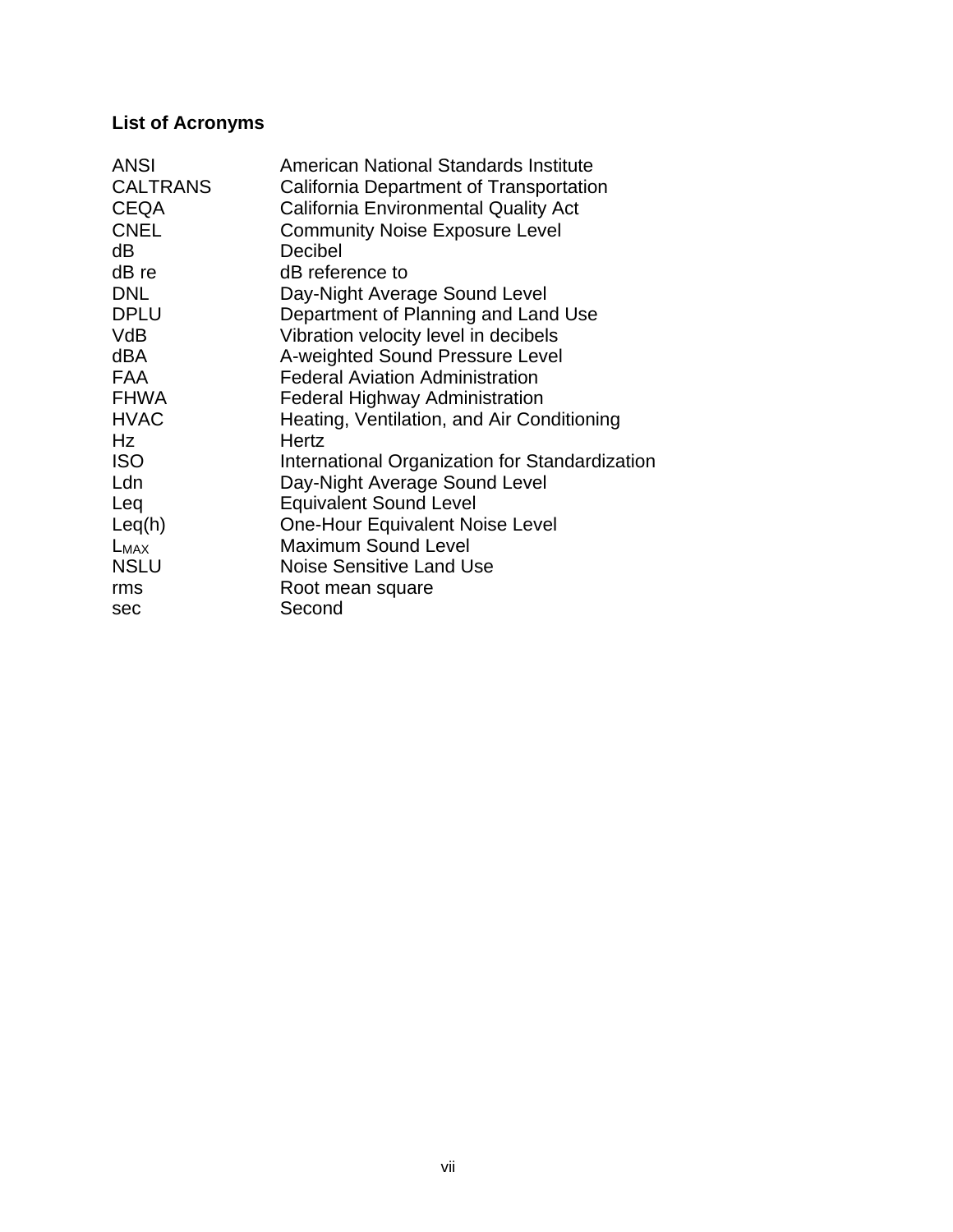#### **INTRODUCTION**

This document provides guidance for evaluating any substantial environmental effects that a proposed project may have from noise. Specifically, this document aids in addressing the following questions listed in the California Environmental Quality Act (CEQA) Guidelines, Appendix G, XI. Noise:

Would the project:

- a) Result in exposure of persons to or generation of noise levels in excess of standards established in the local general plan or noise ordinance, or applicable standards of other agencies?
- b) Result in exposure of persons to or generation of excessive ground borne vibration or ground borne noise levels?
- c) Result in a substantial permanent increase in ambient noise levels in the project vicinity above levels existing without the project?
- d) Result in a substantial temporary<sup>1</sup> or periodic increase in ambient noise levels in the project vicinity above levels existing without the project?
- e) For a project located within an airport land use plan or, where such a plan has not been adopted, within two miles of a public airport or public use airport, would the project expose people residing or working in the project area to excessive noise levels?
- f) For a project within the vicinity of a private airstrip, would the project expose people residing or working in the project area to excessive noise levels?

Depending on intensity, frequency, duration and other factors, noise can affect human health and quality of life. Noise problems can manifest themselves in two general ways:

- The absolute level of noise can generate impacts to existing or reasonably forseeable future noise sensitive land uses; or
- A substantial increase to the ambient noise levels existing before project implementation can generate impacts to preexisting noise sensitive land uses.

<sup>1</sup>  $1$  Temporary – For purposes of materials handling and impact equipment noise assessments, "temporary" is defined as one month of operation, or 240 hours, within 3 consecutive calendar months. Any material handling or impact equipment in continuous operation longer than this period may be considered an operation and would no longer be covered under the noise construction ordinance. Evaluation of construction work is dependent on the project site and its situation (i.e., fixed or mobile sources, proximity to other land uses, and type of noise source).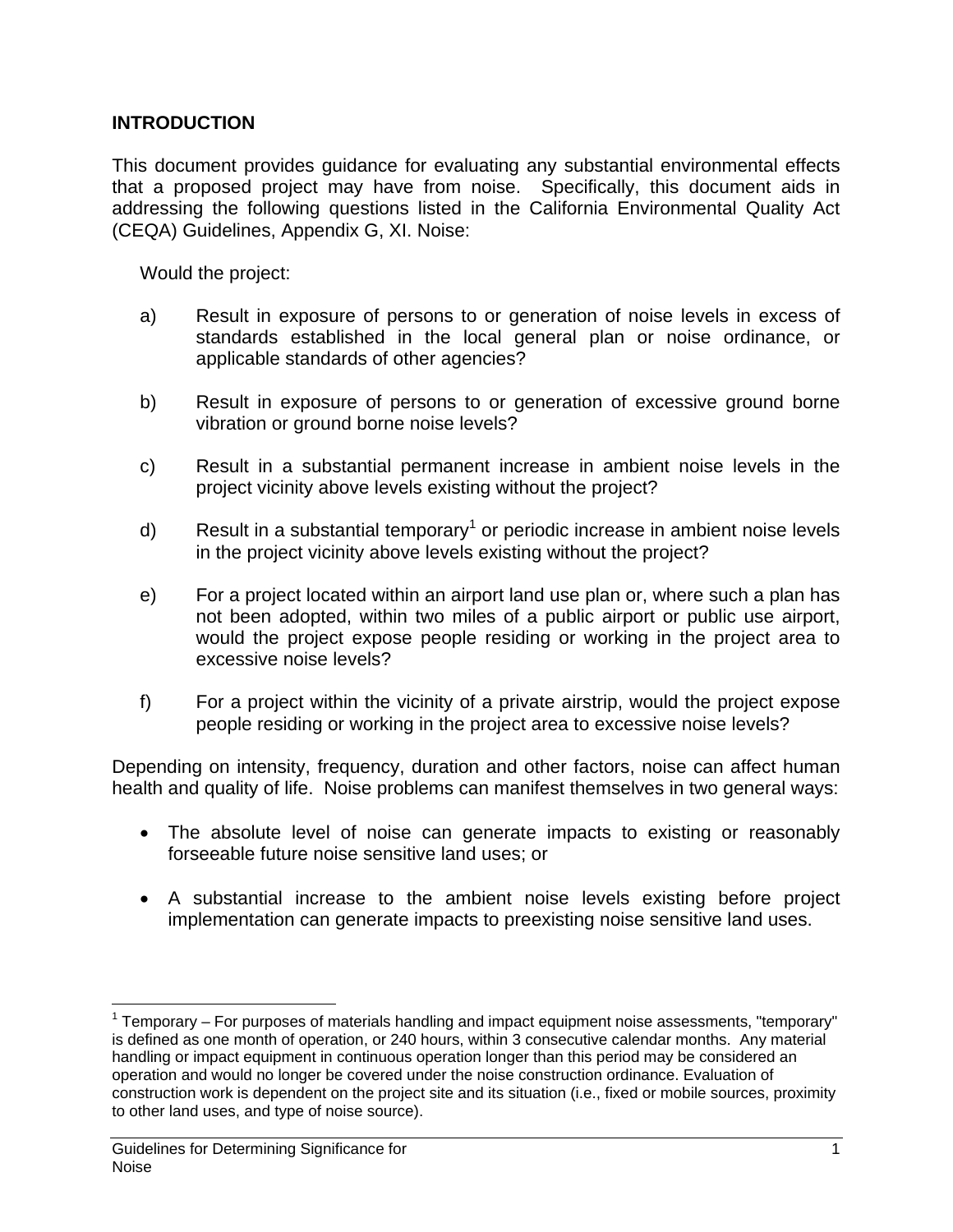There are a number of noise level standards in existing Federal, State, and local regulations. The County of San Diego has two principal noise regulations, the Noise Element of the General Plan and the Noise Ordinance. The Noise Element of the General Plan establishes sound level limits for noise received at noise sensitive land uses. It identifies the major sources of noise to be airports and traffic on public roadways. The Noise Ordinance establishes sound level limits for noise sources. In addition, there are other Federal, State and local regulations that address airport and federally funded highway noise.

# **1.0 TERMS, GENERAL PRINCIPLES, AND EXISTING CONDITIONS**

# **1.1 Terms**

Environmental noise is comprised of infinite combinations of sound intensities of varying frequency and duration. In order to reasonably characterize environmental noise the following weighted and averaging terms are utilized:

# **1.1.1 A-weighted Sound Pressure Level (dB or dBA)**

Some frequencies of noise are more noticeable than others. To compensate for this fact, different sound frequencies are weighted more heavily (A-weighted) so that the response of the average human ear is simulated.

# **1.1.2 Equivalent Sound Level (Leq)**

Environmental noise often fluctuates over time. To be able to describe this in a practicable manner the Leq was developed. Leq is the A-weighted steady sound level that contains the same total acoustical energy as the actual fluctuating sound level.

## **1.1.3 One-Hour Equivalent Noise Level (Leq(h))**

A one-hour equivalent noise level is a measurement of noise intensity, which is the equivalent sound level (Leq) over a one hour averaging period.

## **1.1.4 Community Noise Equivalent Level (CNEL)**

This term applies weights to noise during evening and nighttime hours to compensate for the increased sensitivity of people to noise at those times. CNEL is the equivalent sound level for a 24-hour period with a +5 dB weighting applied to all sound occurring between 7:00 p.m. and 10:00 p.m. and a +10 dB weighting applied to all sound occurring between 10:00 p.m. and 7:00 a.m. CNEL is expressed in the A-weighting frequency scale. In the case of airport or aircraft noise, CNEL is often expressed as a 365-day average.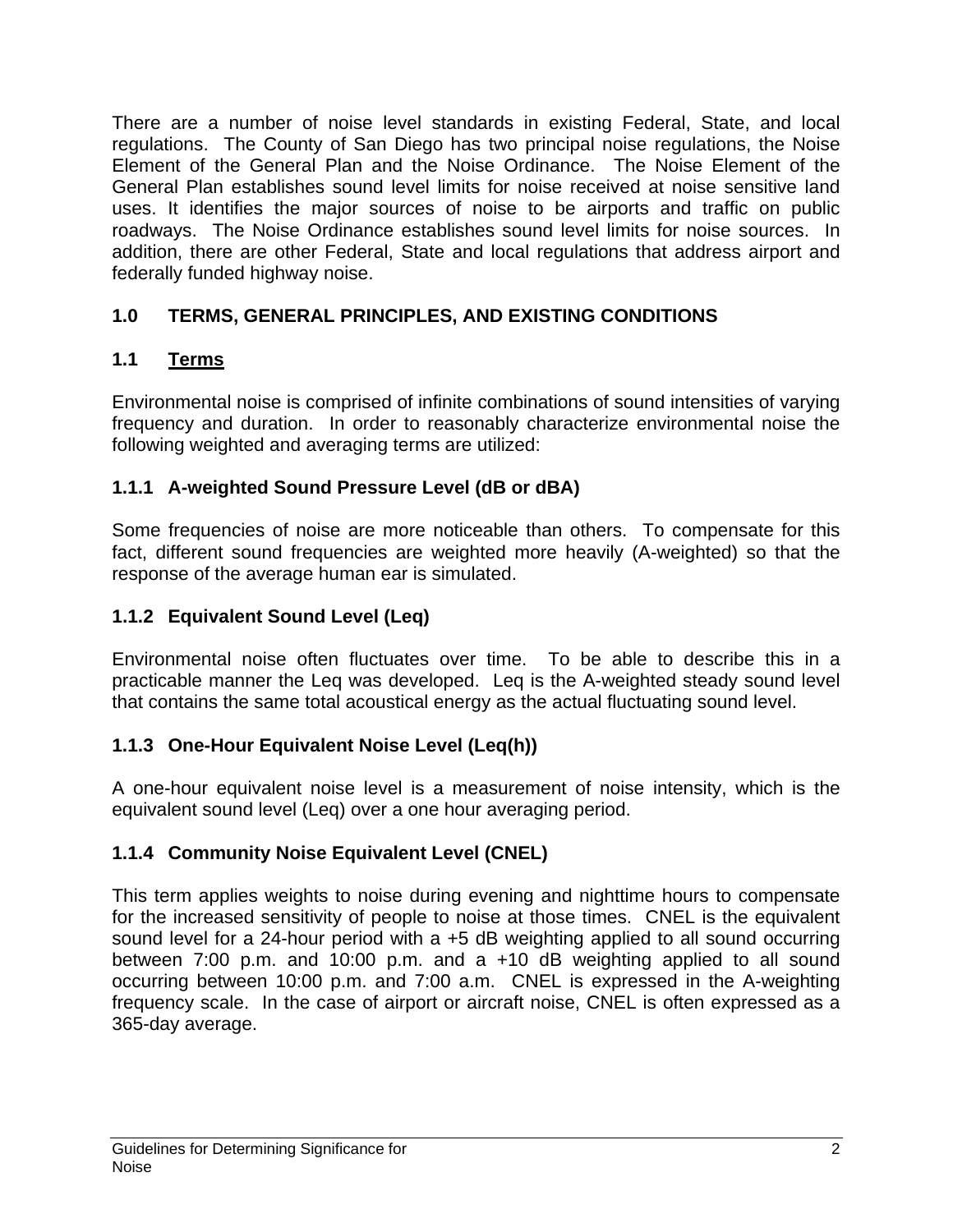# **1.1.5 Day-Night Average Sound Level (DNL)**

This term is similar to CNEL except it does apply any weights to the evening hours to compensate for the increased sensitivity to noise. DNL is a 24-hour weighted average and also uses an A-weighted frequency scale. DNL is normally within 1 dB of CNEL using the same 24-hour data.

# **1.1.6 Noise Sensitive Land Use (NSLU)**

Any residence, hospital, school, hotel, resort, library, or similar facility where quiet is an important attribute of the environment.

## **1.1.7 Impulsive Noise**

Any single noise event or a series of single noise events, which causes a high peak noise level of short duration (one second or less), measured at a specific location. Examples include, but are not limited to, a gun shot, an explosion or a noise generated by construction equipment.

## **1.1.8 Maximum Sound Level (L<sub>MAX</sub>)**

The highest sound level reached when measuring noise with a sound level meter using the A-weighted network and slow time weighting. The maximum sound level is equivalent to the industry standard known as  $L_{MAX}$ .

## **1.2 General Principles and Existing Conditions**

Noise is typically defined as unwanted sound. The main characteristics of sound are intensity, frequency and duration. The decibel (dB) is the typical measurement of sound intensity. A sound level of 0 dB approximates the threshold of hearing for people. Sound levels of typical community noise sources and community noise environment are illustrated in Attachment A. However, the average person can perceive a change of +/- 3 dB. A change of +/-5 dB is readily perceptible and a change of +10 dB is perceived as twice as loud. Noise can have both human health and quality of life effects. At 130 to 140 dB, sound becomes extremely painful to the average person. Data shows that long exposure to noise levels exceeding 85 dB can result in hearing loss and other health-related problems (OSHA, 2006). The community noise environment is normally unacceptable for residential sites that are exposed to noise where the day-night average sound level (DNL) exceeds 75 decibels (HUD, 1991). From a quality of life standpoint, noise can interfere with speech, disturb sleep and cause annoyance. Attachment B reflects the results of studies on the relationship between noise exposure and percentage of community highly annoyed by noise. The studies demonstrated that approximately four percent (4%) of a community is highly annoyed by community noise levels equivalent to 55 dB CNEL, and about fourteen percent (14%) of a community can be highly annoyed by community noise levels equivalent to 65dB CNEL. Additionally,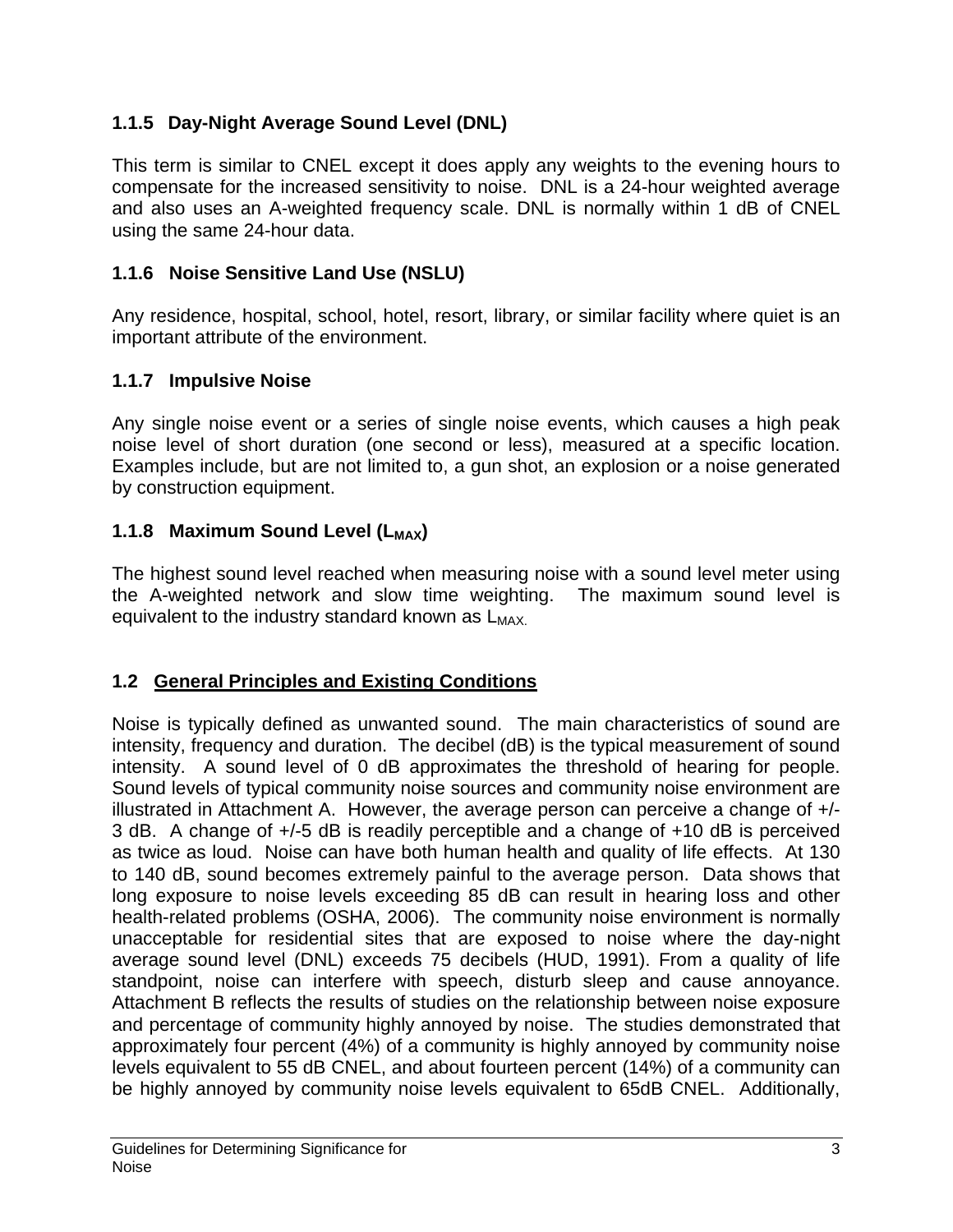an increase in the ambient or periodic noise level can cause quality of life impacts even when the absolute noise level does not exceed 55-65 dB CNEL. A study by the International Standard Organization (ISO) found that sound level changes of 5-10 dB generated sporadic complaints from existing residents. Changes of 10 dB or more generated widespread complaints.

Frequency of sound is measured in Hertz (Hz) or cycles per second. The generally accepted range of human hearing ranges from approximately a low of 20 Hz to a high of 20,000 Hz. Some frequencies are more noticeable and annoying than others.

When compared to most other environmental issues, noise level standards are comprehensive in existing Federal, State, and local regulations. These standards are generally the result of socioeconomic studies that balance quality of life issues with reasonable development needs. This association is shown in Attachment B, "Relationship between Noise Exposure and Percentage of Community Highly Annoyed."

# **2.0 EXISTING REGULATIONS AND STANDARDS**

Due to the human health and quality of life concerns addressed above, Federal, State, and local agencies have established limits for community noise and occupational noise. These allowable sound level limits are based on psycho-acoustical and health considerations as well as socioeconomic and technical considerations. The County of San Diego has two principal noise regulations, the Noise Element of the General Plan and the Noise Ordinance. The following summarizes the salient aspects of these regulations and other regulations that typically apply to projects within the unincorporated area of San Diego County.

## **2.1 Federal Regulations and Standards**

**Federal Aviation Administration (FAA) Standards** [FAR Part 150, Section 150.21] The FAA establishes 65 dB CNEL as the noise standard associated with aircraft noise.

#### **Federal Highway Administration (FHWA) Standards** [23 CFR Chapter 1, Part 772, Section 772.19]

For federally funded road construction projects, the Federal Highway Administration (FHWA) standards preempt County standards. The FHWA establishes specific noise standards for different land use categories for federal highway projects. Please refer to the State of California protocol for implementation of these FHWA standards.

**Federal Railroad Administration (FRA) Standards** [High-speed Ground Transportation and Vibration Impact Assessment Manual, August 2005,

http://www.fra.dot.gov/downloads/RRDev/final\_nv.pdf]

For high-speed ground transportation (HSGT) projects, responsible agencies require methods in this manual for NEPA evaluation of a project's potential impacts considering the adjacent land uses categories, existing ambient conditions, and future exposure levels. The assessment provides methods to assist in the evaluation of high-speed designs in contrast to more standard mass transit developments. For a federally funded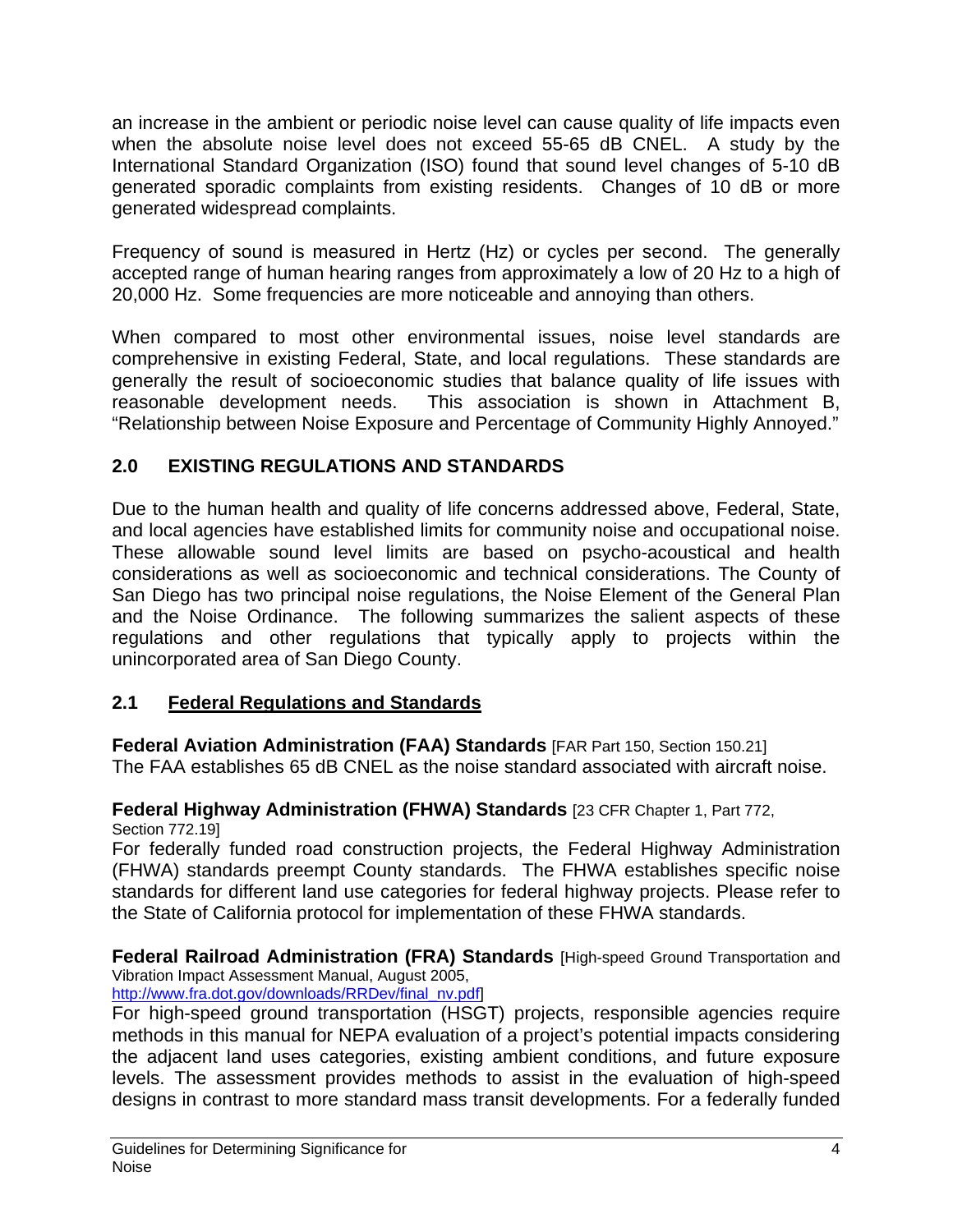project, the Federal Railroad Administration (FRA) standards preempt County standards.

**Federal Transit Authority Standards (FTA) [Transit Noise and Vibration Impact Assessment,** Manual, May 2006,http://www.fta.dot.gov/documents/FTA\_Noise\_and\_Vibration\_Manual.pdf] For federally funded mass transit projects, the Federal Transit Authority (FTA) standards preempt County standards. The County currently relies on the vibration standards listed in this document (Attachment D).**2.2 State Regulations and Standards**

## **2.2 State Regulations and Standards**

**California Environmental Quality Act (CEQA)** [California Code of Regulations, Guidelines for Implementation of CEQA, Appendix G, Title 14, Chapter 3 §15000-15387 and 21000-21178, http://ceres.ca.gov/topic/env law/ceqa/guidelines/]

The California Environmental Quality Act (CEQA) requires lead agencies to consider noise impacts. Under CEQA, lead agencies are directed to assess conformance to locally established noise standards or other agencies' noise standards; measure and identify the potentially significant exposure of people to or generation of excessive ground borne vibration or noise levels; measure and identify potentially significant permanent or temporary increases in ambient noise levels; and measure and identify potentially significant impacts associated with air traffic.

**California Noise Control Act** [California Health and Safety Code 46000-46080 http://www.leginfo. ca.gov/calaw.html]

This section of the California Health and Safety Code finds that excessive noise is a serious hazard to the public health and welfare and that exposure to certain levels of noise can result in physiological, psychological, and economic damage. It also finds that there is a continuous and increasing bombardment of noise in the urban, suburban, and rural areas. The California Noise Control Act declares that the State of California has a responsibility to protect the health and welfare of its citizens by the control, prevention, and abatement of noise. It is the policy of the State to provide an environment for all Californians free from noise that jeopardizes their health or welfare.

#### **California Noise Insulation Standards** [California's Title 24 Noise Standards. Cal. Adm.

Code Title 24, Chap. 2-35 http://ccr.oal.ca.gov/l

In 1974, the California Commission on Housing and Community Development adopted noise insulation standards for multi-family residential buildings (Title 24, Part 2, California Code of Regulations). Title 24 establishes standards for interior room noise (attributable to outside noise sources). The regulations also specify that acoustical studies must be prepared whenever a residential building or structure is proposed to be located near an existing or adopted freeway route, expressway, parkway, major street, thoroughfare, rail line, rapid transit line, or industrial noise source, and where such noise source or sources create an exterior CNEL (or Ldn) of 60 dB or greater. Such acoustical analysis must demonstrate that the residence has been designed to limit intruding noise to an interior CNEL (or Ldn) of at least 45 dB.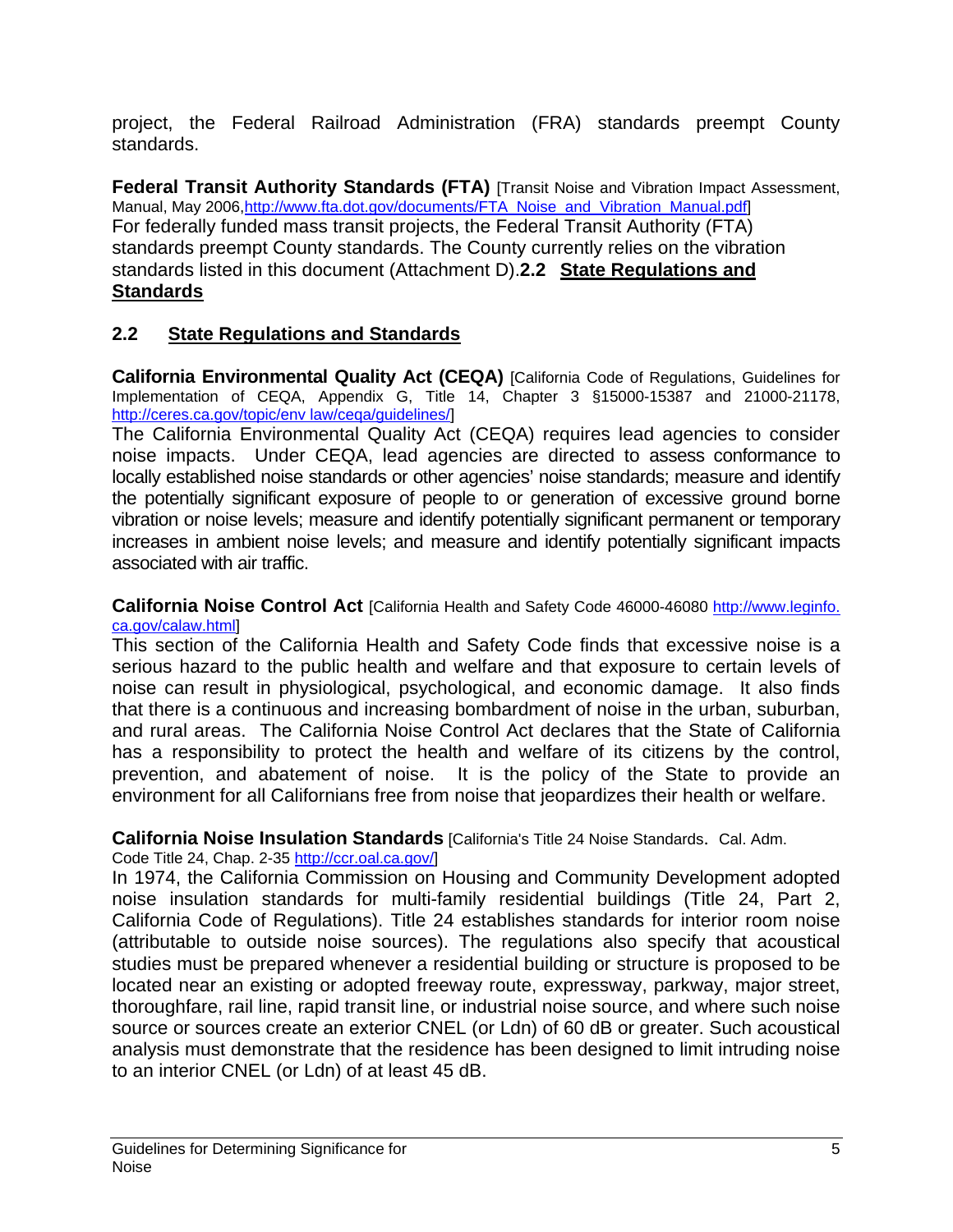# **2.3 Local Regulations and Standards**

## **San Diego County General Plan, Noise Element, (Part VIII)**

[http://ceres.ca.gov/planning/counties/San\_Diego/plans.html]

The Noise Element of the County of San Diego General Plan establishes limitations on sound levels to be received by noise sensitive land uses (NSLUs). New development may cause an existing NSLU to be affected by noise caused by the new development, or it may create or locate a NSLU in such a place that it is affected by noise. The Noise Element identifies airports and traffic on public roadways as the major sources of noise.

The Noise Element states that an acoustical study is required if it appears that a NSLU would be subject to noise levels of CNEL equal to 60 decibels (A) or greater. If that study confirms that greater than 60 dB CNEL would be experienced, modifications that reduce the exterior noise level to less than 60 dB CNEL and the interior noise levels to below 45 dB CNEL must be made to the development. If these modifications are not made, the development shall not be approved unless a finding is made that specific social or economic considerations warrant project approval; provided, that if the noise level would exceed 75 dB CNEL(A) even with such modifications, the development shall not be approved irrespective of such social or economic considerations.

"CNEL" is the Community Noise Equivalent Level, which is a 24-hour averaged measurement based upon the "(A)" or A-weighted sound levels, with certain penalties assigned to evening and nighttime noise, as described in Chapter 2 of the Noise Element. "Development" is defined as any physical development including but not limited to residences, commercial or industrial facilities, roads, civic buildings, hospitals, schools and airports. A "NSLU" is defined as any residence, hospital, school, hotel, resort, library, or any other facility where quiet is an important attribute of the environment. "Exterior Noise" means noise measured at an outdoor living area that meets specified minimum area requirements for single family detached dwelling projects, and for other projects it means noise measured at all exterior areas which are provided for group or private usable open space.

The Noise Element includes special provisions for County road construction projects and interior noise levels in rooms that are usually occupied only a part of the day (schools, libraries, etc.).

**County of San Diego Noise Ordinance** [San Diego County Code of Regulatory Ordinances.

Title 3. Division 6. Chapter 4. Section 36.401

http://www.sdcounty.ca.gov/dplu/Resource/docs/3~pdf/NoiseOrdinance.pdf]

The County of San Diego Noise Ordinance establishes prohibitions for disturbing, excessive, or offensive noise, and provisions such as sound level limits for the purpose of securing and promoting the public health, comfort, safety, peace, and quiet for its citizens. Planned compliance with sound level limits and other specific parts of the ordinance allows presumption that the noise is not disturbing, excessive, or offensive. Limits are specified depending on the zoning placed on a property (e.g., varying densities and intensities of residential, industrial and commercial zones). Where two adjacent properties have different zones, the sound level limit at a location on a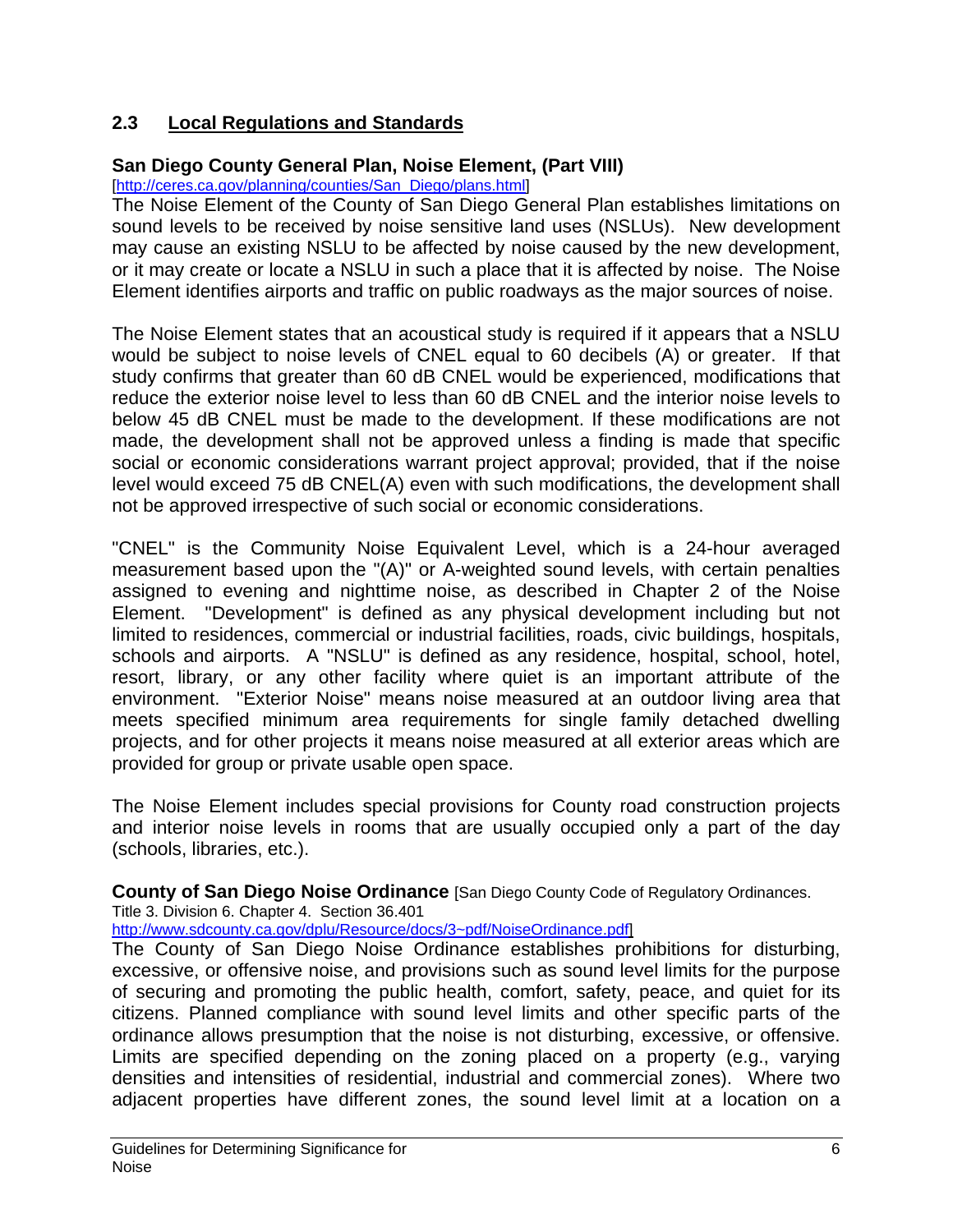boundary between two properties is the arithmetic mean of the respective limits for the two zones, except for extractive industries. It is unlawful for any person to cause or allow the creation of any noise that exceeds the applicable limits of the Noise Ordinance at any point on or beyond the boundaries of the property on which the sound is produced. Furthermore, the Noise Ordinance allows the County to grant variances from the noise limitations for temporary on-site noise sources, subject to terms and conditions intended to achieve compliance. Finally, the Noise Ordinance establishes additional noise limitations for operation of construction equipment.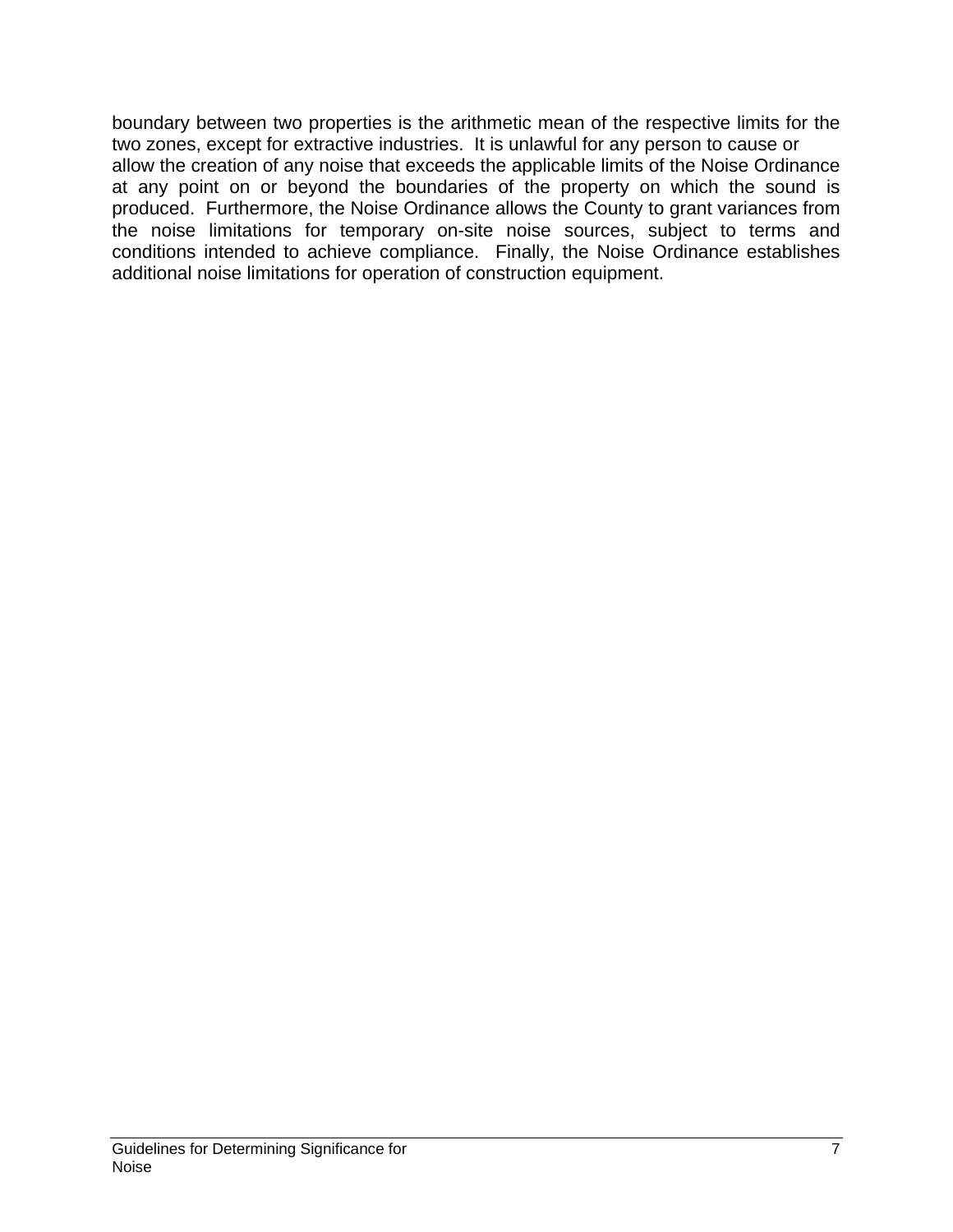# **3.0 TYPICAL ADVERSE EFFECTS**

Typical noise-related adverse effects associated with new development projects generally fall into the following categories: noise from construction of the development, noise from the operation of the development, and the exposure of NSLUs to existing and future noise from all sources.

# **3.1 Construction Activities**

Construction causes the exposure of on- or off- site areas to noise associated with project-related activities including but not limited to; site grading, truck/construction equipment movement, engine noise, rock excavation, rock crushing, and blasting.

## **3.2 Operational Activities**

Operation of a facility can cause the exposure of on- or off- site areas to increased noise associated with operation of projects including but not limited to; mechanical equipment (pumps, rooftop equipment, condenser units, A/C units, pneumatic equipment), operation related traffic (vehicle movement, engine noise), speakers, bells, chimes, and outdoor human activity in defined limited areas,.

# **3.3 Exposure of Noise Sensitive Land Uses (NSLUs)**

Exposure of NSLUs to existing and future noise from all sources, particularly roads and highways, railroads, airports, heliports or extractive industries is another typical adverse effect of development. This includes noise caused by new development impacting existing or foreseeable future NSLUs. It also includes new development which creates or locates NSLUs in such a place that they are impacted by noise (a typical example being a new residential project locating residences close to a highway).

# **3.4 Exposure of Noise Sensitive Avian Species**

Exposure of selected avian species to noise caused by development and related activities is also another typical adverse effect. Such an effect is addressed by the County's Biological Significance Guidelines 4.1.G and 4.1.J. The acoustical assessment of this issue is normally documented in the project's biological resource studies. However, complex projects may require a more complete acoustical assessment that provides distances for anticipated noise levels from project-related construction activities and onsite noise sources for use by the biologist in determining noise-related impacts to noise sensitive habitat/species.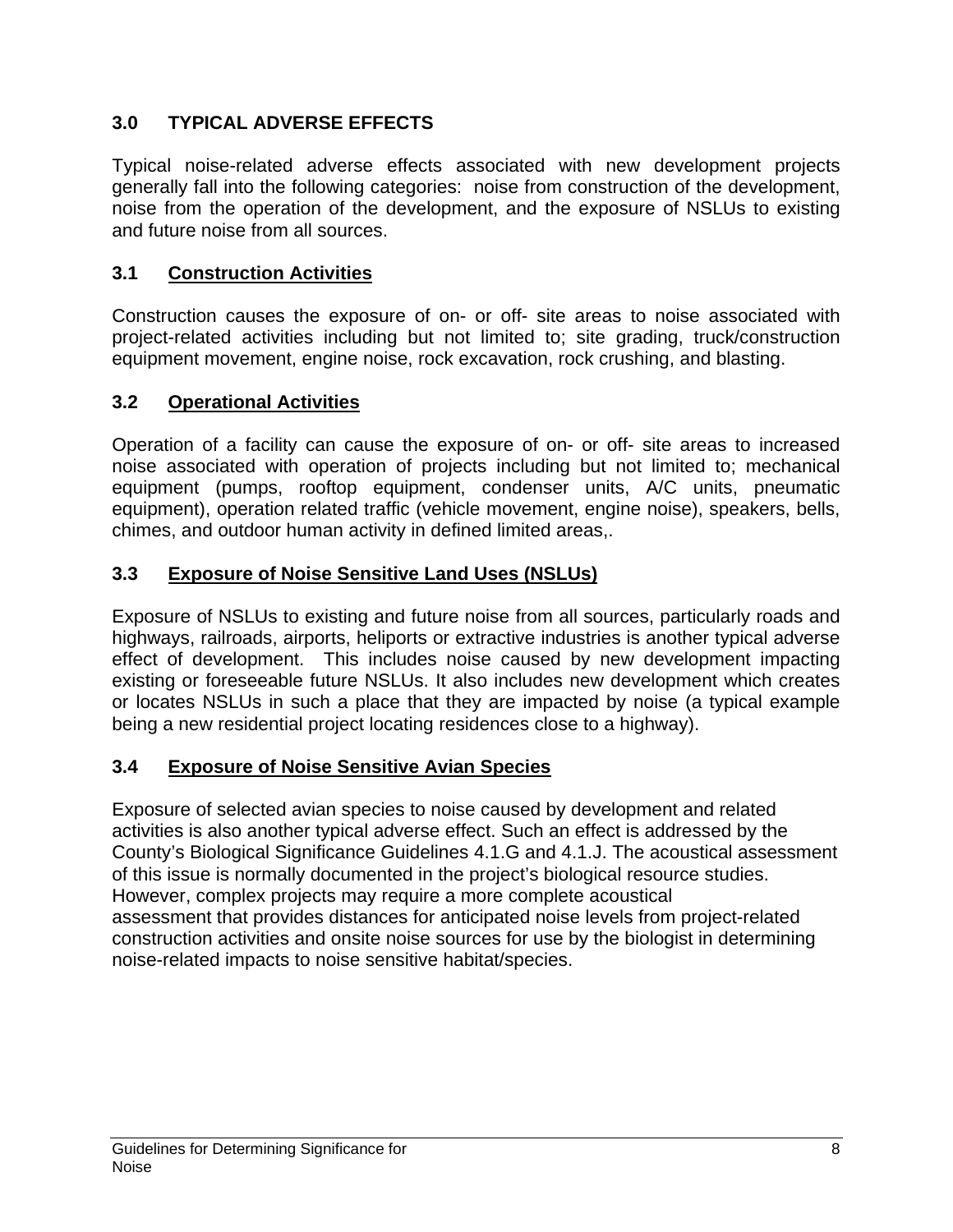#### **4.0 GUIDELINES FOR DETERMINING SIGNIFICANCE**

**An affirmative response to or confirmation of any one of the following Guidelines will generally be considered a significant impact related to noise as a result of project implementation, in the absence of scientific evidence to the contrary:** 

#### **4.1 Noise Sensitive Land Uses Affected by Airborne Noise**

*Project implementation will result in the exposure of any on- or off-site, existing or reasonably foreseeable future NSLU to exterior or interior noise (including noise generated from the project, together with noise from roads [existing and planned Circulation Element roadways], railroads, airports, heliports and all other noise sources) in excess of any of the following:* 

- *A. Exterior Locations:* 
	- *i.* 60 dB (CNEL)<sup>2</sup>; or
	- *ii. An increase of 10 dB (CNEL) over pre-existing noise.*

*In the case of single-family residential detached NSLUs, exterior noise shall be measured at an outdoor living area which adjoins and is on the same lot as the dwelling, and which contains at least the following minimum area:* 

- *(1) Net lot area up to 4,000 square feet: 400 square feet*
- *(2) Net lot area 4,000 sq. ft. to 10 acres: 10% of net lot area*
- *(3) Net lot area over 10 acres: 1 acre*

*For all other projects, exterior noise shall be measured at all exterior areas provided for group or private usable open space.* 

*B. Interior Locations:* 

*45 dB (CNEL) except for the following cases:* 

- *i. Rooms which are usually occupied only a part of the day (schools, libraries, or similar facilities), the interior one-hour average sound level due to noise outside should not exceed 50 decibels (A).*
- *ii. Corridors, hallways, stairwells, closets, bathrooms, or any room with a volume less than 490 cubic feet.*

 $\overline{a}$  $2$  If any adopted community noise standard is more stringent than the exterior criterion of 60 decibels CNEL, the analysis of any related impacts due to this standard shall be considered a potential land use impact. The criteria listed in this document are still applicable in all environmental acoustical studies for compliance to CEQA.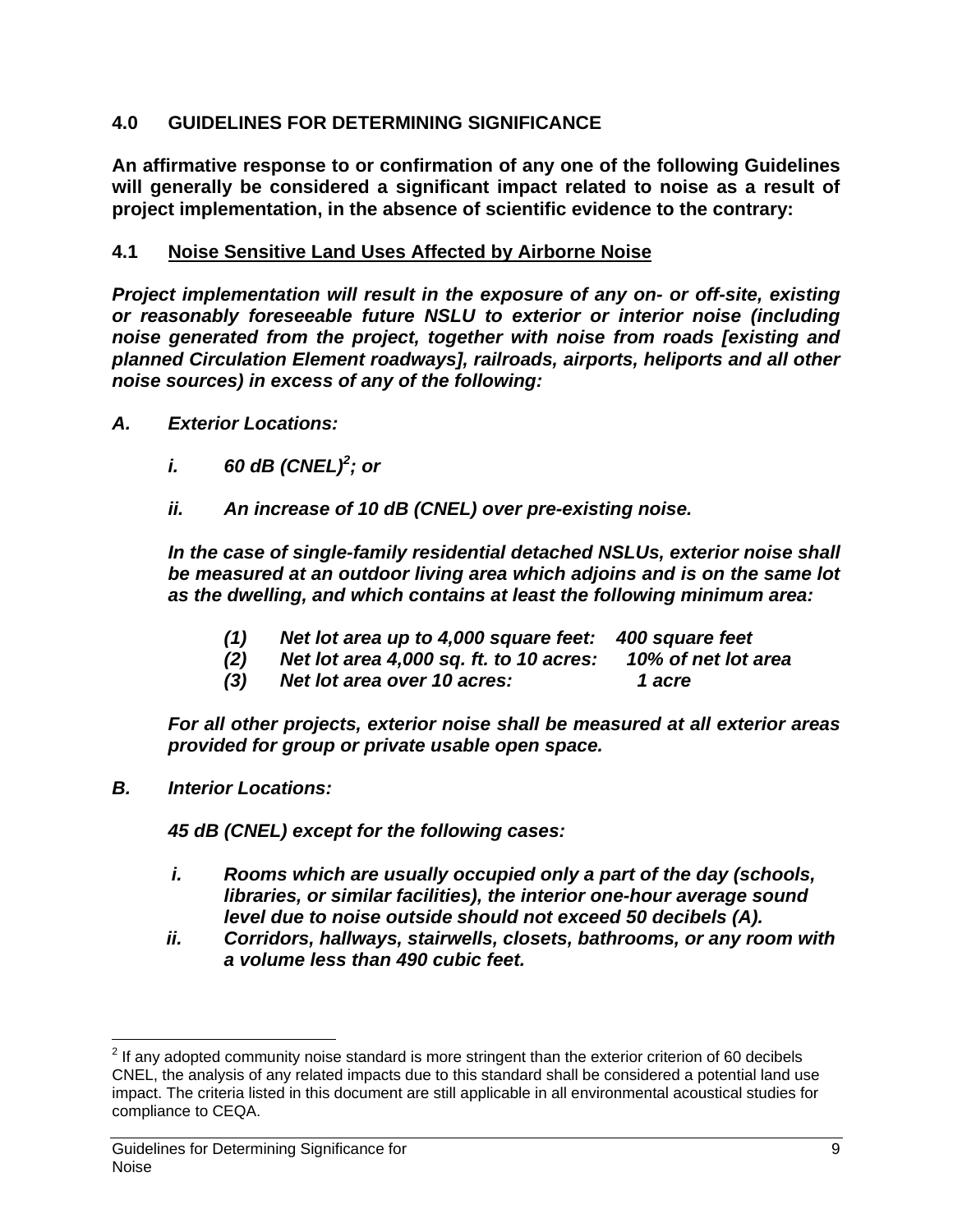#### **4.2 Project – Generated Airborne Noise**

*The project will generate airborne noise which, together with noise from all sources, will be in excess of either of the following:* 

*A. Non-Construction Noise: The limit specified in San Diego County Code Section 36.404, General Sound Level Limits, at the property line of the property on which the noise is produced or at any location on a property that is receiving the noise. Section 36.404 provides the following limits (Table 1):* 

| <b>ZONE</b>                                                                                                                                         | <b>TIME</b>                            | <b>ONE-HOUR AVERAGE</b><br><b>SOUND LEVEL LIMITS</b><br>(dBA) |
|-----------------------------------------------------------------------------------------------------------------------------------------------------|----------------------------------------|---------------------------------------------------------------|
| (1) R-S, R-D, R-R, R-MH, A-70, A-<br>72, S-80, S-81, S-87, S-90, S-92<br>and R-V and R-U with a density of<br>less than 11 dwelling units per acre. | 7 a.m. to 10 p.m.<br>10 p.m. to 7 a.m. | 50<br>45                                                      |
| (2) R-RO, R-C, R-M, S-86, V5 and<br>R-V and R-U with a density of 11 or<br>more dwelling units per acre.                                            | 7 a.m. to 10 p.m.<br>10 p.m. to 7 a.m. | 55<br>50                                                      |
| $(3)$ S-94, V4 and all other<br>commercial zones.                                                                                                   | 7 a.m. to 10 p.m.<br>10 p.m. to 7 a.m. | 60<br>55                                                      |
| (4) V1, V2                                                                                                                                          | 7 a.m. to 7 p.m.                       | 60                                                            |
| V1, V2                                                                                                                                              | 7 p.m. to 10 p.m.                      | 55                                                            |
| V <sub>1</sub>                                                                                                                                      | 10 p.m. to 7 a.m.                      | 55                                                            |
| V <sub>2</sub>                                                                                                                                      | 10 p.m. to 7 a.m.                      | 50                                                            |
| V3                                                                                                                                                  | 7 a.m. to 10 p.m.                      | 70                                                            |
|                                                                                                                                                     | 10 p.m. to 7 a.m.                      | 65                                                            |
| (5) M-50, M-52 and M-54                                                                                                                             | Anytime                                | 70                                                            |
| (6) S-82, M-56 and M-58                                                                                                                             | Anytime                                | 75                                                            |
| (7) S88 (see subsection (c) below)                                                                                                                  |                                        |                                                               |

#### **Table 1 San Diego County Code Section 36.404, SOUND LEVEL LIMITS IN DECIBELS (dBA)**

(a) If the measured ambient level exceeds the applicable limit noted above, the allowable one hour average sound level shall be the ambient noise level, plus three decibels. The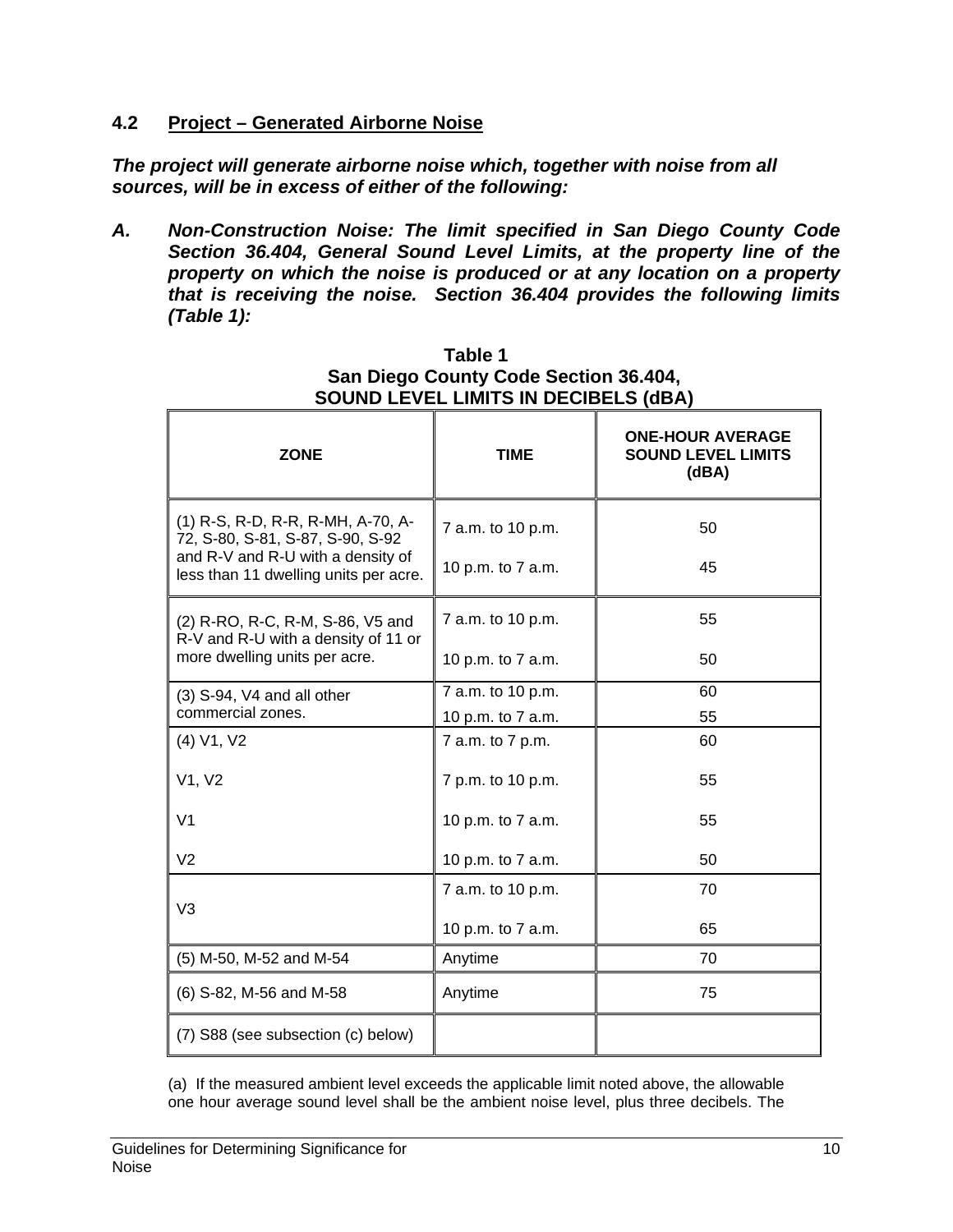ambient noise level shall be measured when the alleged noise violation source is not operating.

(b) The sound level limit at a location on a boundary between two zones is the arithmetic mean of the respective limits for the two zones; provided however, that the one-hour average sound level limit applicable to extractive industries, including but not limited to borrow pits and mines, shall be 75 decibels at the property line regardless of the zone which the extractive industry is actually located.

(c) S88 zones are Specific Planning Areas which allow for different uses. The sound level limits in Table 36.404 above that apply in an S88 zone depend on the use being made of the property. The limits in Table 36.404, subsection (1) apply to property with a residential, agricultural or civic use. The limits in subsection (3) apply to property with a commercial use. The limits in subsection (5) apply to property with an industrial use that would only be allowed in an M50, M52 or M54 zone. The limits in subsection (6) apply to all property with an extractive use or a use that would only be allowed in an M56 or M58 zone.

(d) A fixed-location public utility distribution or transmission facility located on or adjacent to a property line shall be subject to the sound level limits of this section, measured at or beyond six feet from the boundary of the easement upon which the facility is located.

#### *B. Construction Noise: Noise generated by construction activities related to the project will exceed the standards listed in San Diego County Code Section 36.409, Sound Level Limitations on Construction Equipment.*

Section 36.409 states:

Except for emergency work, it shall be unlawful for any person to operate construction equipment or cause construction equipment to be operated, that exceeds an average sound level of 75 decibels for an eight-hour period, between 7 a.m. and 7 p.m., when measured at the boundary line of the property where the noise source is located or on any occupied property where the noise is being received.

#### *C. Impulsive Noise: Noise generated by the project will exceed the standards listed in San Diego Code Section 36.410, Sound Level Limitations on Impulsive Noise.*

Section 36.410 states:

In addition to the general limitations on sound levels in section 36.404 and the limitations on construction equipment in section 36.409, the following additional sound level limitations shall apply:

(a) Except for emergency work or work on a public road project, no person shall produce or cause to be produced an impulsive noise that exceeds the maximum sound level shown in Table 2, when measured at the boundary line of the property where the noise source is located or on any occupied property where the noise is received, for 25 percent of the minutes in the measurement period, as described in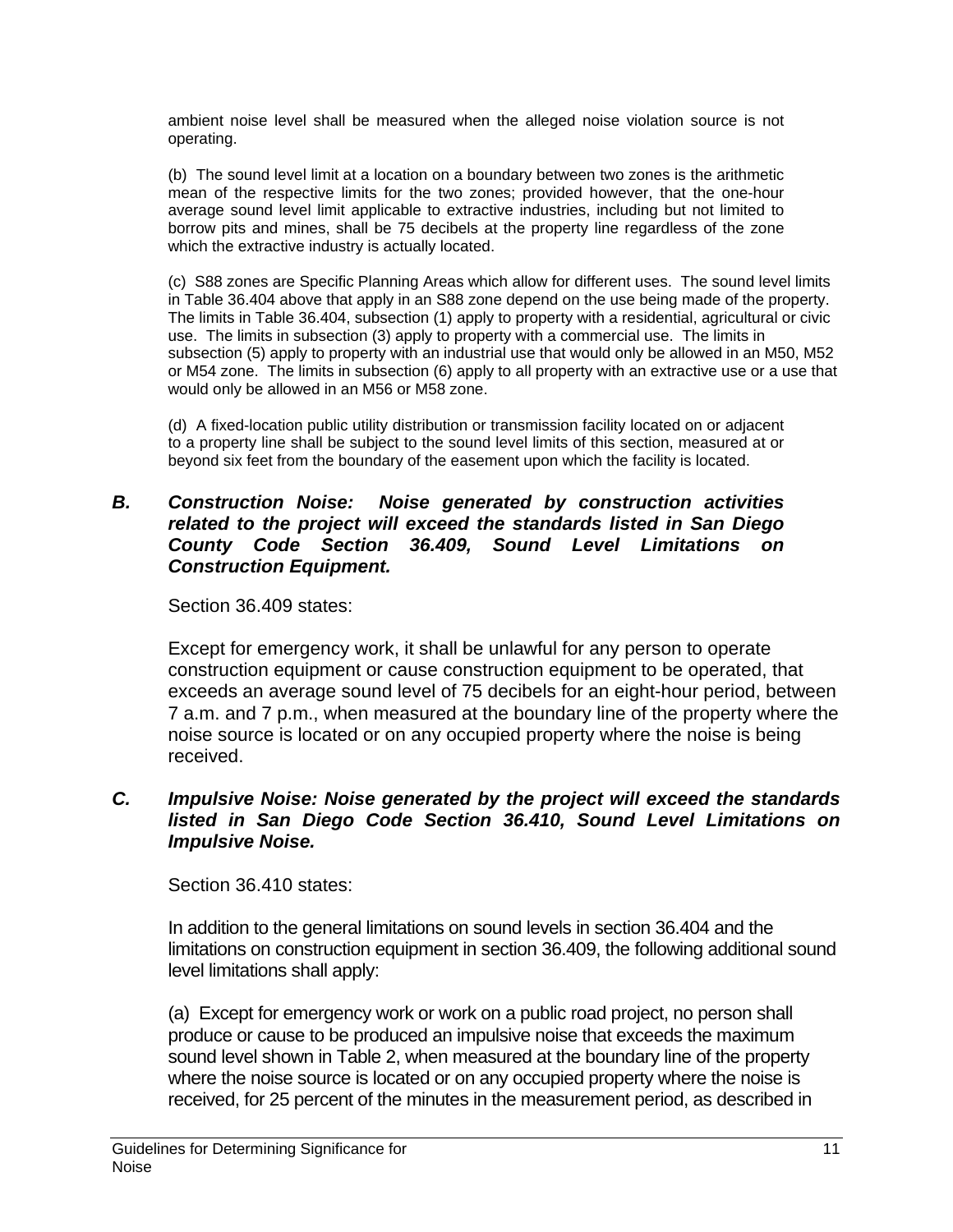subsection (c) below. The maximum sound level depends on the use being made of the occupied property. The uses in Table 2 are as described in the County Zoning Ordinance.

#### **Table 2.**

#### **San Diego County Code Section 36.410, MAXIMUM SOUND LEVEL (IMPULSIVE) MEASURED AT OCCUPIED PROPERTY IN DECIBELS (dBA)**

| <b>OCCUPIED PROPERTY USE</b>               | <b>DECIBELS (dBA)</b> |
|--------------------------------------------|-----------------------|
| Residential, village zoning or civic use   | 82                    |
| Agricultural, commercial or industrial use | 85                    |

(b) Except for emergency work, no person working on a public road project shall produce or cause to be produced an impulsive noise that exceeds the maximum sound level shown in Table 3, when measured at the boundary line of the property where the noise source is located or on any occupied property where the noise is received, for 25 percent of the minutes in the measurement period, as described in subsection (c) below. The maximum sound level depends on the use being made of the occupied property. The uses in Table 3 are as described in the County Zoning Ordinance.

#### **Table 3.**

## **San Diego County Code Section 36.410, MAXIMUM SOUND LEVEL (IMPULSIVE) MEASURED AT OCCUPIED PROPERTY IN DECIBELS (dBA) FOR PUBLIC ROAD PROJECTS**

| <b>OCCUPIED PROPERTY USE</b>               | dB(A) |
|--------------------------------------------|-------|
| Residential, village zoning or civic use   | 85    |
| Agricultural, commercial or industrial use | 90    |

(c) The minimum measurement period for any measurements conducted under this section shall be one hour. During the measurement period a measurement shall be conducted every minute from a fixed location on an occupied property. The measurements shall measure the maximum sound level during each minute of the measurement period. If the sound level caused by construction equipment or the producer of the impulsive noise, exceeds the maximum sound level for any portion of any minute it will deemed that the maximum sound level was exceeded during that minute.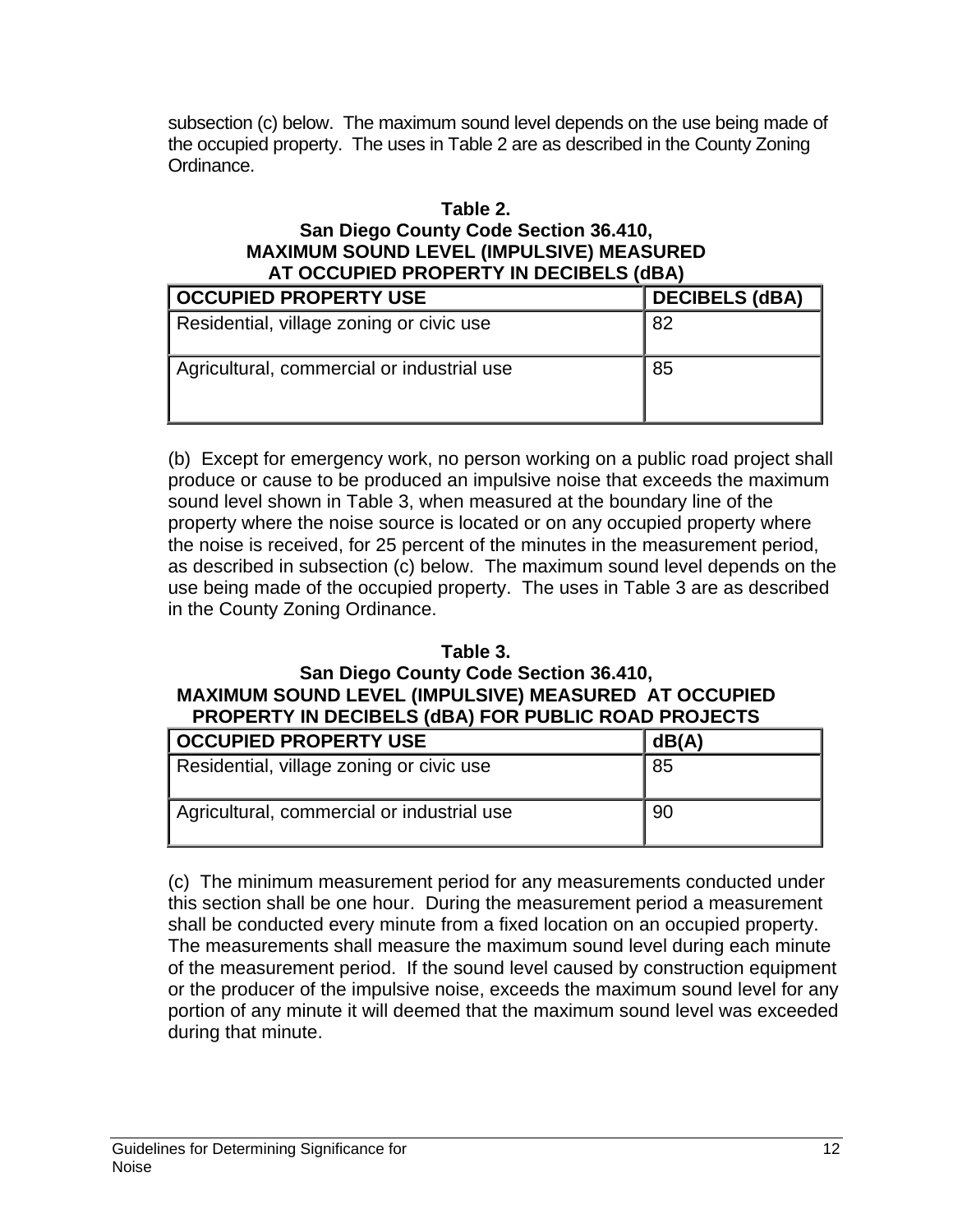#### **4.3. Ground-Borne Vibration and Noise Impacts**

Exposure of NSLUs and other vibration sensitive uses (i.e., research and manufacturing) to existing and future ground-borne vibration and noise arising from operations related to, but not limited by, materials handling, blasting, transportation corridors, railroads, and extractive industries is another typical adverse effect of development. This includes vibration sources caused by new development impacting existing or foreseeable future NSLUs and vibration sensitive uses. It also includes new development which creates or locates NSLUs and other vibration sensitive uses in such a place that they are impacted by ground-borne vibration and noise (a typical example being a new residential project locating residences close to a commuter railroad line).

#### *Project implementation will expose the uses listed in Table 4 and 5 to groundborne vibration or noise levels equal to or in excess of the levels shown.*

| Land Use Category                                                                                                                                                            | Ground-Borne Vibration<br><b>Impact Levels</b><br>(inches/sec rms) |                                                    | Ground-Borne Noise<br>Impact Levels<br>(dB re 20 micro Pascals) |                                                    |
|------------------------------------------------------------------------------------------------------------------------------------------------------------------------------|--------------------------------------------------------------------|----------------------------------------------------|-----------------------------------------------------------------|----------------------------------------------------|
|                                                                                                                                                                              | Frequent<br>Events <sup>1</sup>                                    | Occasional or<br>Infrequent<br>Events <sup>2</sup> | Frequent<br>Events <sup>1</sup>                                 | Occasional or<br>Infrequent<br>Events <sup>2</sup> |
| Category 1: Buildings where low<br>ambient vibration is essential for<br>interior operations. (research &<br>manufacturing facilities with<br>special vibration constraints) | 0.0018 <sup>3</sup>                                                | 0.0018 <sup>3</sup>                                | <b>Not</b><br>applicabl<br>$e^5$                                | Not<br>applicable <sup>5</sup>                     |
| Category 2: Residences and<br>buildings where people normally<br>sleep. (hotels, hospitals,<br>residences, & other sleeping<br>facilities)                                   | 0.0040                                                             | 0.010                                              | 35 dBA                                                          | 43 dBA                                             |
| Category 3: Institutional land<br>uses with primarily daytime use.<br>(schools, churches, libraries,<br>other institutions, & quiet offices)                                 | 0.0056                                                             | 0.014                                              | 40 dBA                                                          | 48 dBA                                             |

#### **Table 4 Guideline for Determining the Significance of Ground-borne Vibration and Noise Impacts**

Source: U.S Department of Transportation, Federal Transit Administration, "Transit Noise and Vibration Impact Assessment," May 2006.

#### **Notes to Table 4:**

- 1. "Frequent Events" is defined as more than 70 vibration events per day. Most rapid transit projects fall into this category.
- 2. "Occasional or Infrequent Events" are defined as fewer than 70 vibration events per day. This combined category includes most commuter rail systems.
- 3. This criterion limit is based on levels that are acceptable for most moderately sensitive equipment such as optical microscopes. Vibration sensitive manufacturing or research will require detailed evaluation to define acceptable vibration levels. Ensuring lower vibration levels in a building often requires special design of the HVAC systems and stiffened floors.
- 4. Vibration-sensitive equipment is not sensitive to ground-borne noise.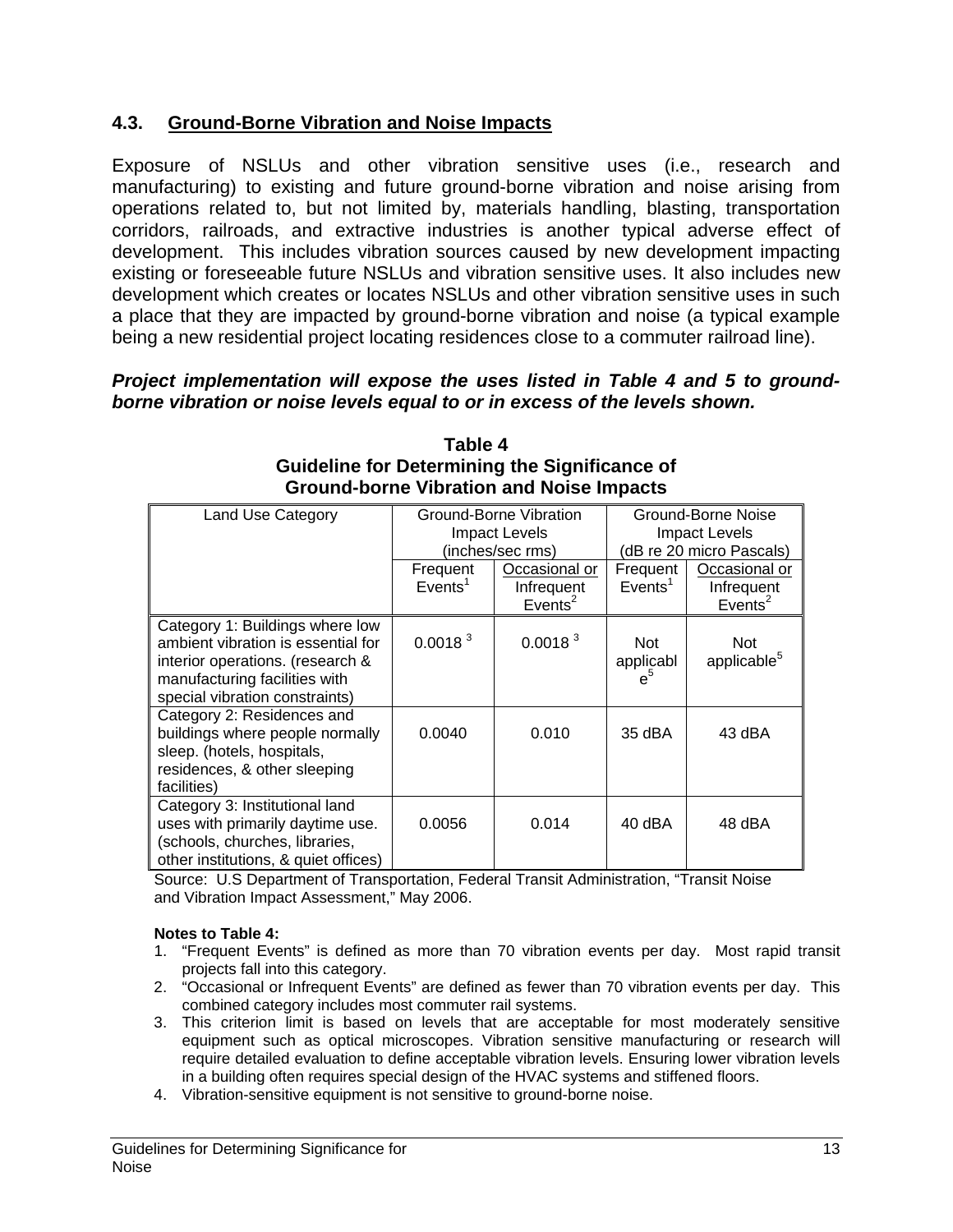- 5. There are some buildings, such as concert halls, TV and recording studios, and theaters that can be very sensitive to vibration and noise but do not fit into any of the three categories. Table 5 gives criteria for acceptable levels of ground-borne vibration and noise for these various types of special uses.
- 6. For Categories 2 and 3 with occupied facilities, isolated events such as blasting are significant when the peak particle velocity (PPV) exceeds one inch per second. Non-transportation vibration sources such as impact pile drivers or hydraulic breakers are significant when their PPV exceeds 0.1 inch per second. More specific criteria for structures and potential annoyance were developed by Caltrans (2004) and will be used to evaluate these continuous or transient sources in San Diego County.

#### **Table 5 Guideline for Determining the Significance of Ground-Borne Vibration and Noise Impacts for Special Buildings**

| Type of Building or Room                                   | Ground-Borne Vibration<br>Impact Levels<br>(inches/sec rms) |                                                    | Ground-Borne Noise<br>Impact Levels<br>(dB re 20 micro Pascals) |                                                    |
|------------------------------------------------------------|-------------------------------------------------------------|----------------------------------------------------|-----------------------------------------------------------------|----------------------------------------------------|
|                                                            | Frequent<br>Events <sup>1</sup>                             | Occasional or<br>Infrequent<br>Events <sup>2</sup> | Frequen<br>Events <sup>1</sup>                                  | Occasional or<br>Infrequent<br>Events <sup>2</sup> |
| Concert Halls, TV Studios, and<br><b>Recording Studios</b> | 0.0018                                                      | 0.0018                                             | 25dBA                                                           | 25dBA                                              |
| Auditoriums                                                | 0.0040                                                      | 0.010                                              | 30 dBA                                                          | 38 dBA                                             |
| Theaters                                                   | 0.0040                                                      | 0.010                                              | 35 dBA                                                          | 43 dBA                                             |

Source: U.S Department of Transportation, Federal Transit Administration, "Transit Noise and Vibration Impact Assessment," May 2006.

#### **Notes to Table 5:**

- 1. "Frequent Events" is defined as more than 70 vibration events per day. Most rapid transit projects fall into this category.
- 2. "Occasional or Infrequent Events" are defined as fewer than 70 vibration events per day. This combined category includes most commuter rail systems.
- 3. If the building will rarely be occupied when the trains are operating, there is no need to consider impact.
- 4. For historic buildings and ruins, the allowable upper limit for continuous vibration to structures is identified to be 0.056 inches/second rms. Transient conditions (single-event) would be limited to approximately twice the continuous acceptable value.

#### **4.4 Sources for Guidelines**

The significance guidelines listed above have been selected for the following reasons:

Significance guidelines 4.1.A, 4.1.B, 4.2.A, 4.2.B and 4.2.C are derived from existing local noise standards which in turn, were derived from State regulation to address human health and quality of life concerns. Additionally the guidelines are based on study results of the relationship between noise exposure and percentage of community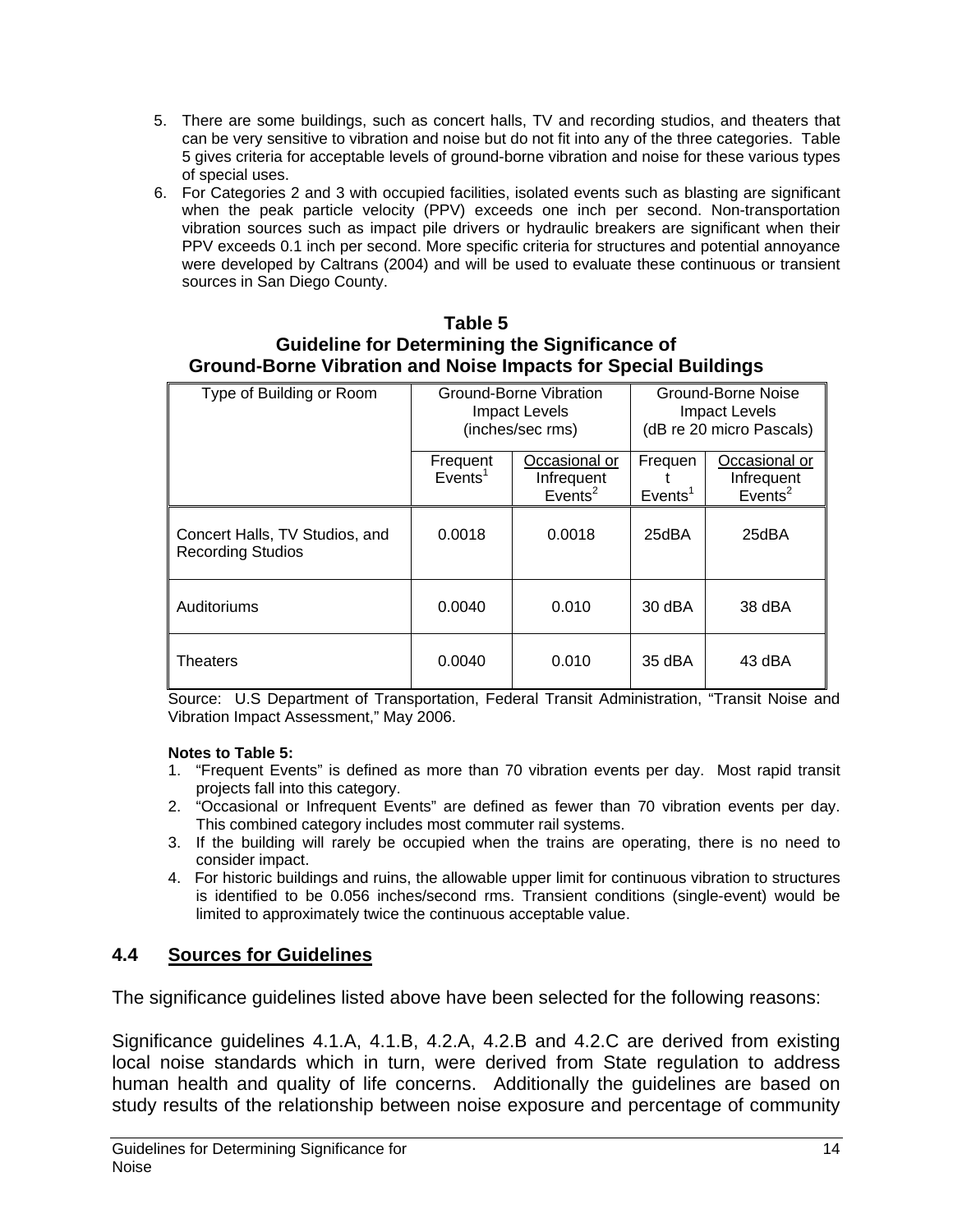highly annoyed by noise (see Attachment B). Guideline 4.1.A is based on the San Diego County General Plan, Noise Element, Policy 4b, which establishes local noise standards for noise sensitive land uses. Guidelines 4.2.A, 4.2.B and 4.2.C are based on the San Diego County Code of Regulatory Ordinances, Title 3, Division 6, Chapter 4 Noise Abatement and Control, Sections 36.404 General Sound Level Limits, 36.409, Sound Level Limitations on Construction Equipment and 36.410 Sound Level Limitations on Impulsive Noise.

Significance guideline 4.1.A.ii sets a limit for when a project will increase noise levels by 10 dB CNEL or more. This guideline is based on studies completed by the ISO on the topic of acoustics (ISO 362; ISO 1996 1-3; ISO 3095; and ISO 3740-3747). An increase of 10 dB is perceived as twice as loud; therefore, significantly increases the ambient sound level. Moreover, the ISO standard is in general conformance with State (+12 dB, CalTrans) and Federal (+10 to 15 dB, Federal Highway Administration) standards.

Significance guideline 4.1.B sets the interior noise level requirements based on Title 24 standards with exceptions for daytime uses and habitable rooms. 4.1.B.i sets a conservative limit for when a project will expose daytime noise sensitive areas for learning and study to "unsteady" background sources such as transportation noise defined by the American National Standards Institute (ANSI S12.60-2002 Guidelines). 4.1.B.ii identifies the minimum volume of a habitable room for interior noise analysis based on the dimensions described in Section 310.6 of Chapter 3 in the California Code of Regulations.

Significance guideline 4.3 establishes a limit for when a project will expose sensitive land uses to ground-borne vibrations or noise. This principal guideline for significance is based upon a report prepared by Harris, Miller, Miller & Hanson Inc., for the U.S. Department of Transportation titled "Transit Noise and Vibration Impact Assessment," dated May 2006. The report details levels of ground-borne vibration and noise that may be harmful or interfere with noise sensitive land uses, as represented by the "Guidelines for Determining Significance of Ground-Borne Vibration and Noise Effects" table in the report. The study focuses on ground-borne vibration and noise impacts associated with public transit, with an emphasis on transit that uses steel wheel system (i.e. trains). A second report by Jones and Stokes for the California Department of Transportation titled "Transportation- and Construction-induced Vibration Guidance Manual," dated June 2004 provided additional materials and explanations for the tabulated results and footnotes.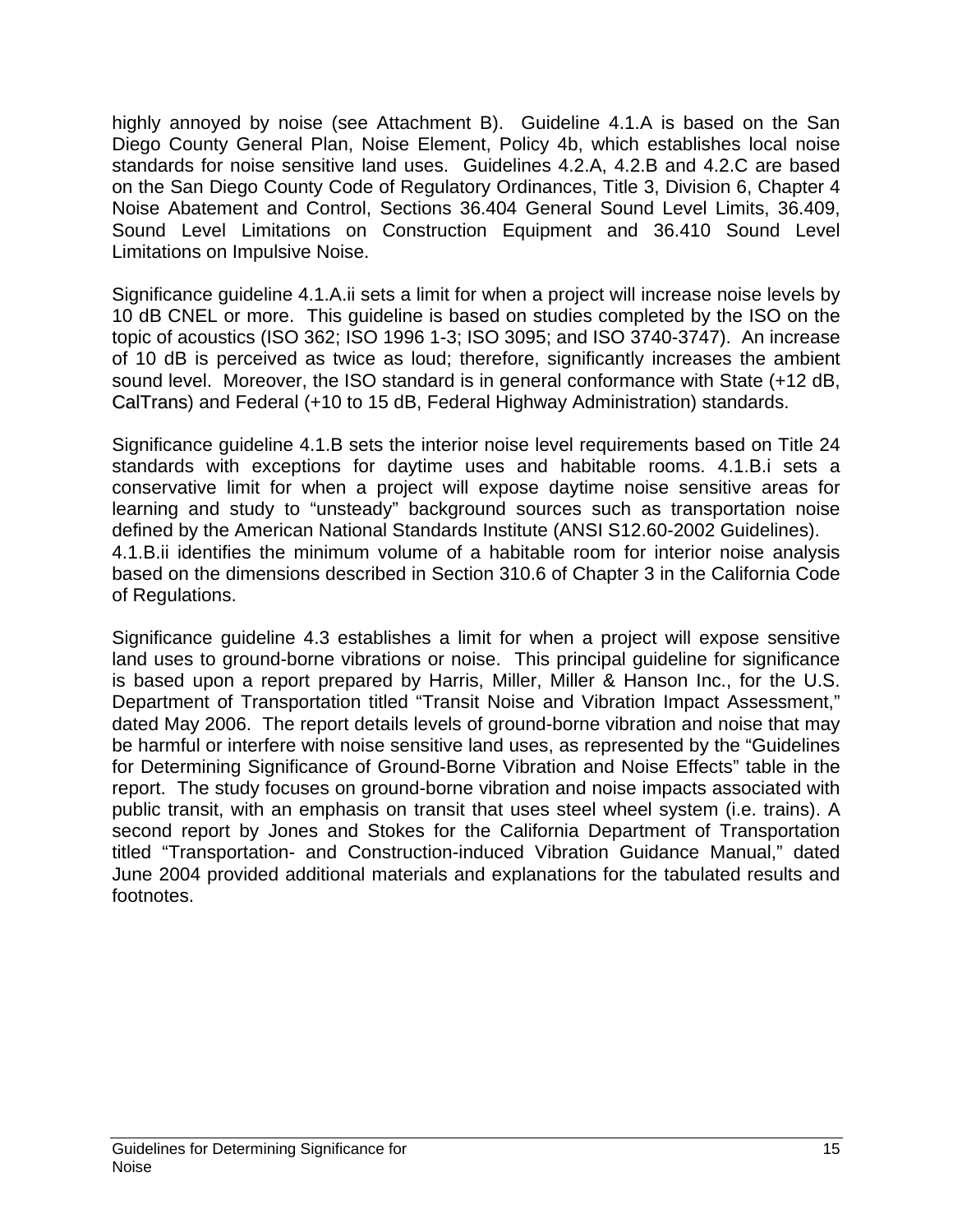#### **5.0 STANDARD MITIGATION AND PROJECT DESIGN CONSIDERATIONS**

Noise mitigation measures used in the planning and land use approval process depend on the project under consideration, and the stage in the development process where the environmental analysis is being performed. At the land subdivision stage of project processing (e.g., Tentative Map or Tentative Parcel Map), noise-related design information is typically unavailable. Because of this, certain noise mitigation measures such as those related to precise design and construction requirements for structures cannot be utilized. For such projects, the Department of Planning and Land Use (DPLU) identifies the areas where protection is needed to assure that existing or future noise levels do not significantly affect noise sensitive uses, and applies a "noise protection easement" to those areas. The "noise protection easement" ensures that construction design or other technical noise mitigation measures are implemented as necessary to achieve mitigation. DPLU assures the application of these noise mitigation measures at later stages of project processing (Site Plan, Grading Plan, Building Permit).

A similar approach is used during the rezone of the property. At this stage of the project processing, a "D" (Design) designator for noise is typically used to identify the area where protection is needed for noise sensitive uses.

At other stages of project processing, for example the Major Use Permit or Site Plan stage, typically sufficient site-specific design information is known, that specific design and construction noise mitigation measures may be determined. These noise mitigation measures can be included in the project's document of approval. A variety of noise mitigation measures can be used, including site design, outdoor living area location, project grading, noise attenuation walls and berms, etc. Technical and administrative noise mitigation measures can also be implemented, to reduce noise impacts from noise-producing equipment and operations on- and off-site.

Noise impact mitigation measures are often enforced at the Building Permit stage of project processing, to assure that building structure design will achieve the mitigation standards specified in the approval documents. Interior noise mitigation measures may include requirements for sound transmission rate of different building elements, mechanical ventilation, etc. Table 6 provides a grouping of some applicable mitigation measures that can be utilized to address the Significance Guidelines.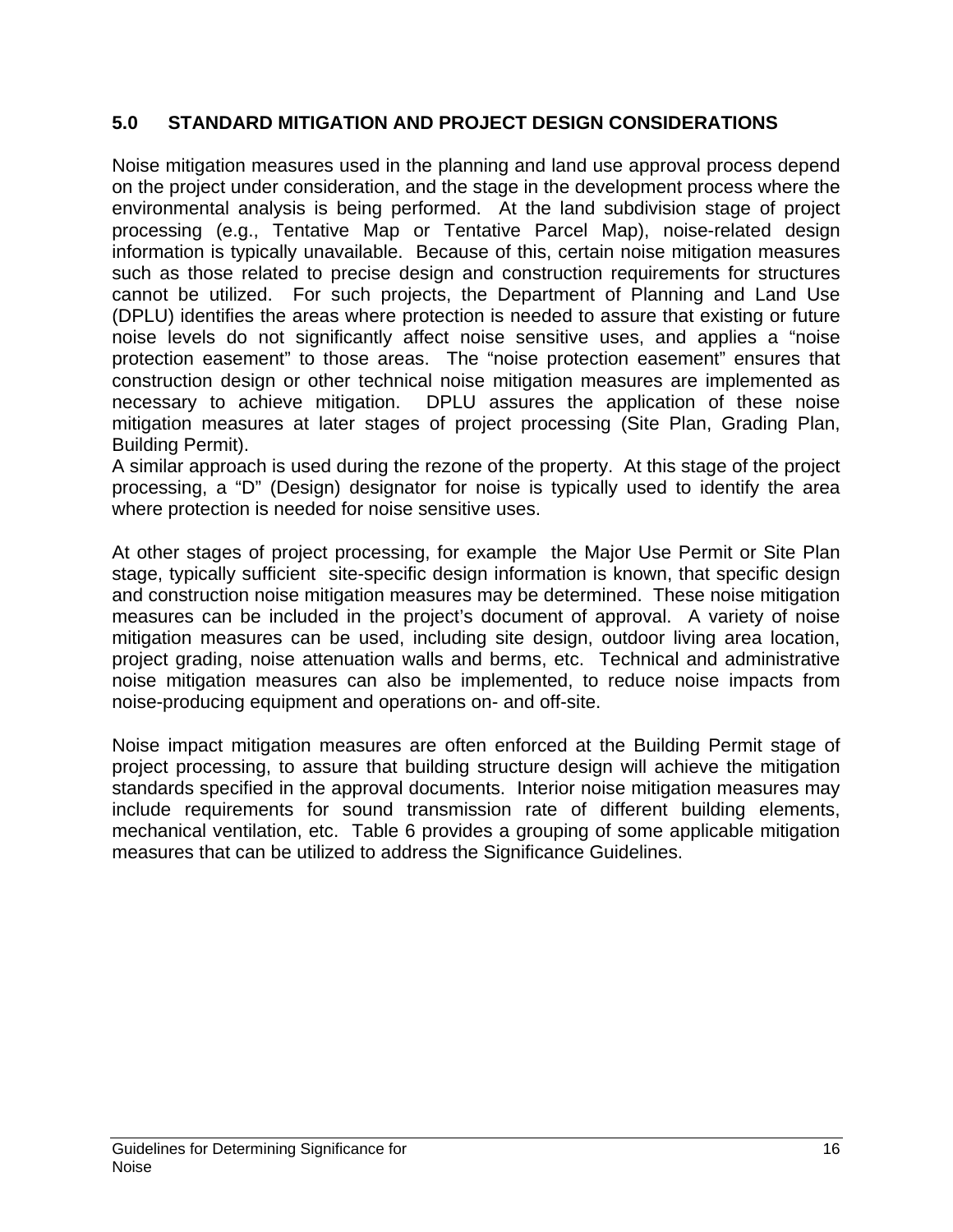| <b>Reference</b> | Significance<br><b>Guideline</b>                                                 | ו אויסטו ווווואַטווטוו וווסטסטרסט ווווסור טואַוווווסטווטט טטוטטווווסט טרט באטטטעט<br><b>Typical But Not Exclusive Mitigation Applied to</b><br><b>Reduce Effects Below Significance</b> |
|------------------|----------------------------------------------------------------------------------|-----------------------------------------------------------------------------------------------------------------------------------------------------------------------------------------|
| 4.1.A.i          | <b>Exterior locations:</b><br>> 60 dBA CNEL                                      | Noise Barriers* (Solid walls, fences, earthen<br>mounds), enclosures, noise easements.                                                                                                  |
| 4.1.A.ii         | <b>Exterior locations:</b><br>>=10 dBA CNEL increase over<br>existing conditions | Noise Barriers* (Solid walls, fences, earthen<br>mounds), enclosures.                                                                                                                   |
| 4.1.B            | Interior locations:<br>>45 dBA CNEL                                              | Building placement, architectural design, noise<br>protection easements.                                                                                                                |
| 4.1.B.i          | Interior locations:<br>>50 dBA Leq hourly                                        | Building placement, architectural design, noise<br>protection easements.                                                                                                                |
| 4.2.A            | Non-construction noise:<br>Section 36.404 of the County<br>Noise Ordinance       | Noise Barriers* (Solid walls, fences, earthen<br>mounds, parapets), enclosures, source location,<br>operating hours, monitoring.                                                        |
| 4.2.B            | Construction-related noise:<br>Section 36.409 of the County<br>Noise Ordinance   | Noise Barriers* (Solid walls, fences, earthen<br>mounds, parapets), enclosures, source location,<br>operating hours, monitoring.                                                        |
| 4.2.C            | Impulsive noise: Section<br>36.410 of the County Noise<br>Ordinance              | Noise Barriers* (Solid walls, fences, earthen<br>mounds, parapets), enclosures, source location,<br>operating hours, monitoring.                                                        |
| 4.3              | Ground-borne vibration and<br>noise impacts                                      | Source modifications (dampening<br>devices/materials), trenches, operational changes,<br>buffer zones, monitoring.                                                                      |

**Table 6 Typical Mitigation Measures when Significance Guidelines are Exceeded** 

\* Noise barriers are expected to reasonably meet applicable zoning requirements for height and location.

Mitigation for noise impacts attributed to planned roadways, as specified in the County Circulation Element, may be implemented in some instances at the time when the roadway is constructed. However, the noise analysis prepared for a project must demonstrate that reasonable mitigation measures are available to mitigate impacts below a level of significance.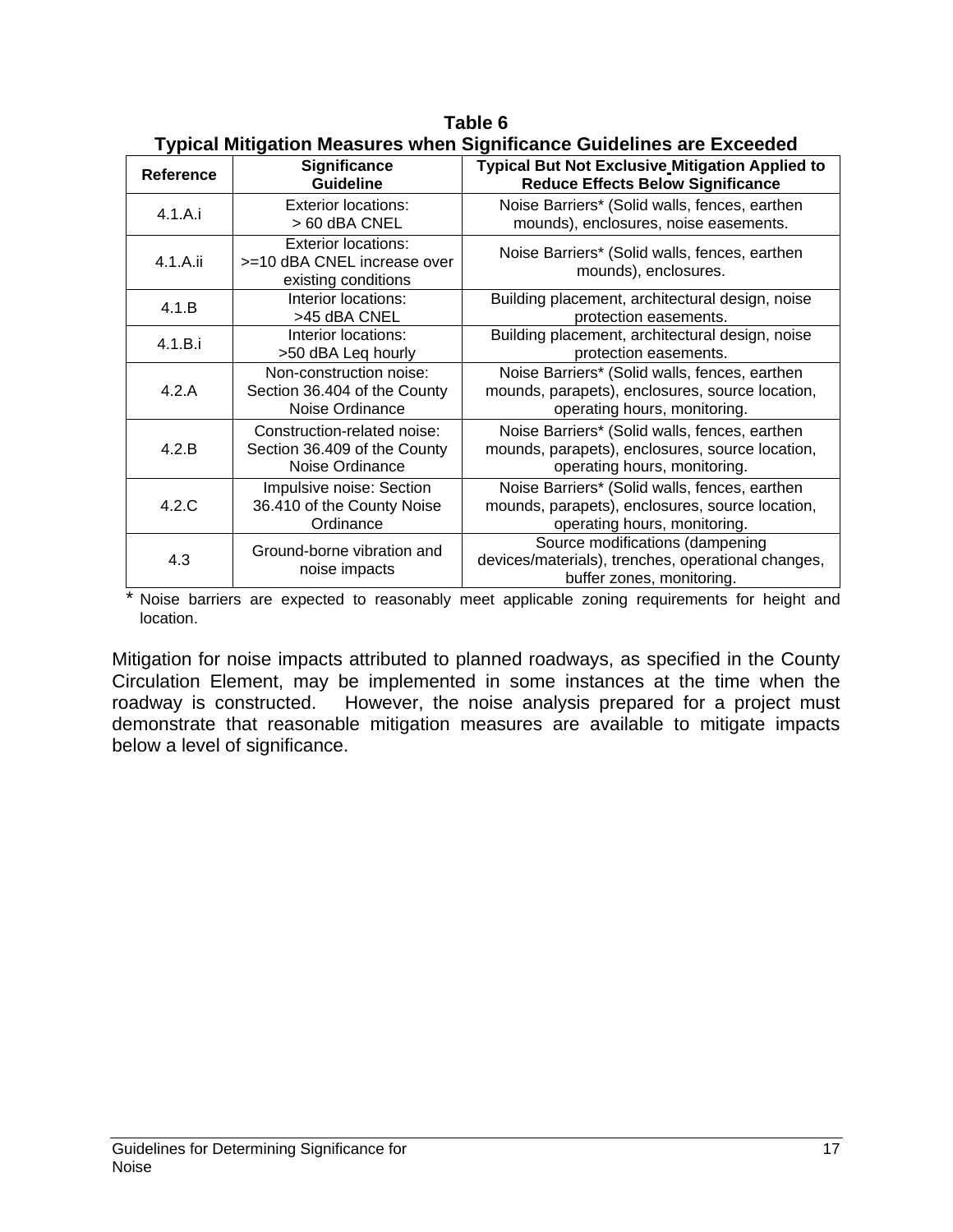#### **6.0 REFERENCES**

- American Society for Testing and Materials 1997 "Standard Test Method for Measurement of Airborne Sound Attenuation Between Rooms in Buildings" E336-05.
- California Code of Regulations

 Noise Insulation Standards. Title 24, Chap. 2-35.

California Department of Transportation

Environmental Program Environmental Engineering – Noise, Air Quality, and Hazardous Waste Management Office.

- Traffic Noise Analysis Protocol for New Highway Construction and Reconstruction Projects, October 1998.
- Transportation- and Construction-induced Vibration Guidance Manual, June 2004.
- Traffic Noise Analysis Protocol for New Highway Construction, Reconstruction, and Retrofit Barrier Projects, August 2006.

California Health & Safety Code California Noise Control Act (HSC §46000- 46080)

- California Public Resources Code California Environmental Quality Act (PRC §21000-21178).
- California State Building Code Part 2, Title 24, CCR, Appendix Chapter 3, Sound Transmission Control, 1988.

City of San Diego Noise Limits.

County of San Diego

- San Diego County Code ("Noise Ordinance"), Title 3, Division 6, Chapter 4, Section 36.401
- General Plan, Part VIII, Noise Element, September 27, 2006.
- Federal Interagency Committee on Noise (FICON)

 "Federal Agency Review of Selected Airport Noise Analysis Issues", August 1992.

Federal Aviation Administration

Federal Aviation Regulations, Part 150 Airport Noise Compatibility Planning, January 18, 1985.

Fidell, S., Barber, D., and Schultz, T.J. (1991). "Updating a Dosage-Effect Relationship for the Prevalence of Annoyance due to General Transportation Noise." J. Acoust. Soc. Am. 89, 221-233.

Housing and Urban Development (HUD) HUD Noise Limits. The Noise Guide Book, September 1991.

International Standard Organization (ISO), ISO 362; ISO 1996 1-3; ISO 3095; and ISO 3740-3747.

San Diego Association of Governments SANDAG regulations for example, Comprehensive Land Use Plan Borrego Valley Airport, San Diego County, California, September 1986.

Schultz, T.J. (1978) "Synthesis of Social Surveys on Annoyance Due to Noise," J. Acoust. Soc. Am. 64, 377-405.

United States Department of Labor Occupational Safety and Health Administration, Regulations, (Standards -29 CFR), Part 1910, "Occupational Health and Safety Standards", April, 2006.

United States Department of Transportation

- Federal Highway Administration, Office of Environment and Planning, Noise and Air Quality Branch. "Highway Traffic Noise Analysis and Abatement Policy and Guidance," Washington, D.C., June 1995.
- Federal Railroad Administration. "Highspeed Ground Transportation and Vibration Impact Assessment," Final Report", August 2005.
- Federal Transit Administration. "Transit and Vibration Impact Assessment," FTA-VA-90-1003-06, Final Report, May 2006.
- Wyle Research Report. Development of Ground Transportation Systems Noise Contours for the San Diego Region, WCT 73-8, December 1973.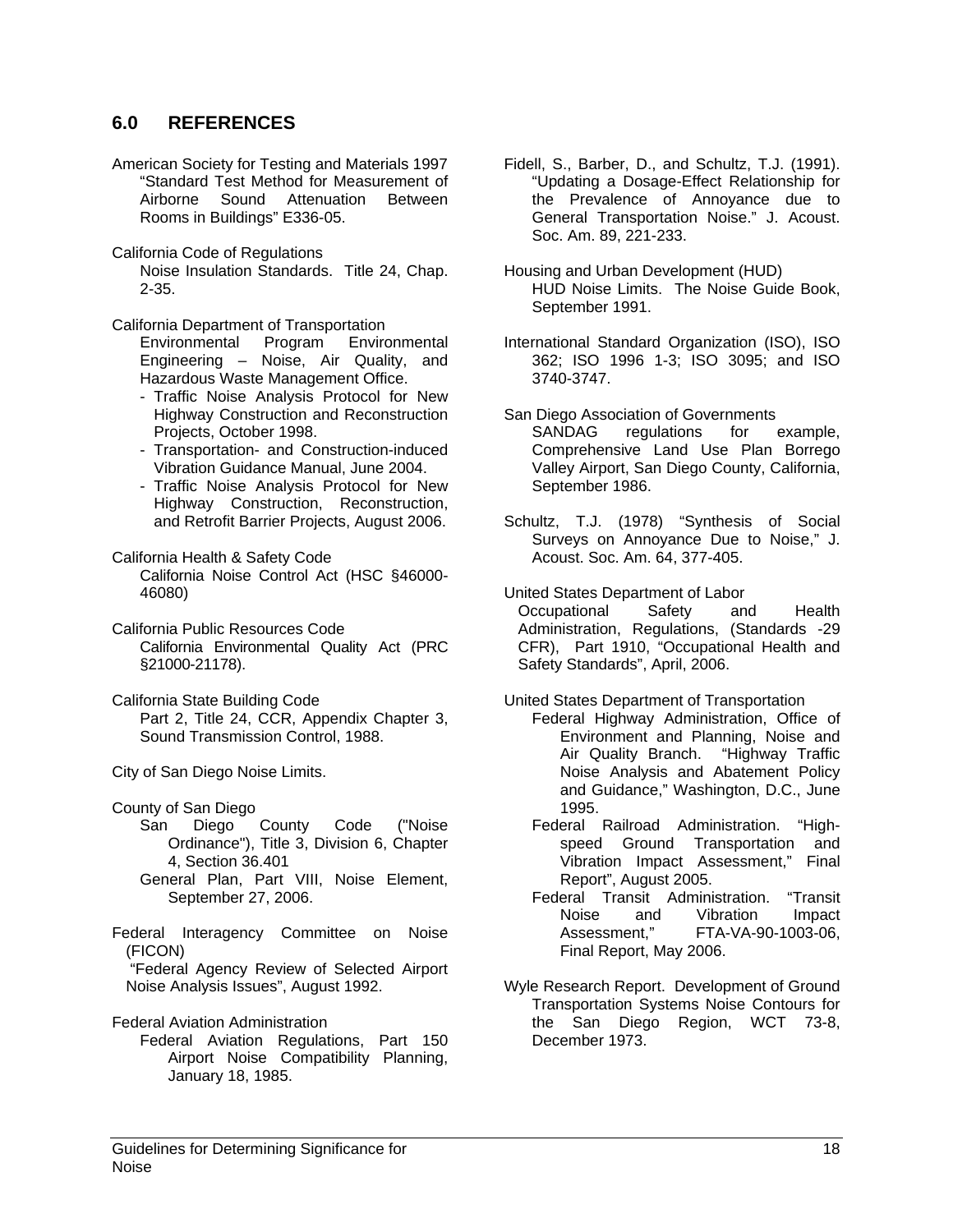

**Figure 1**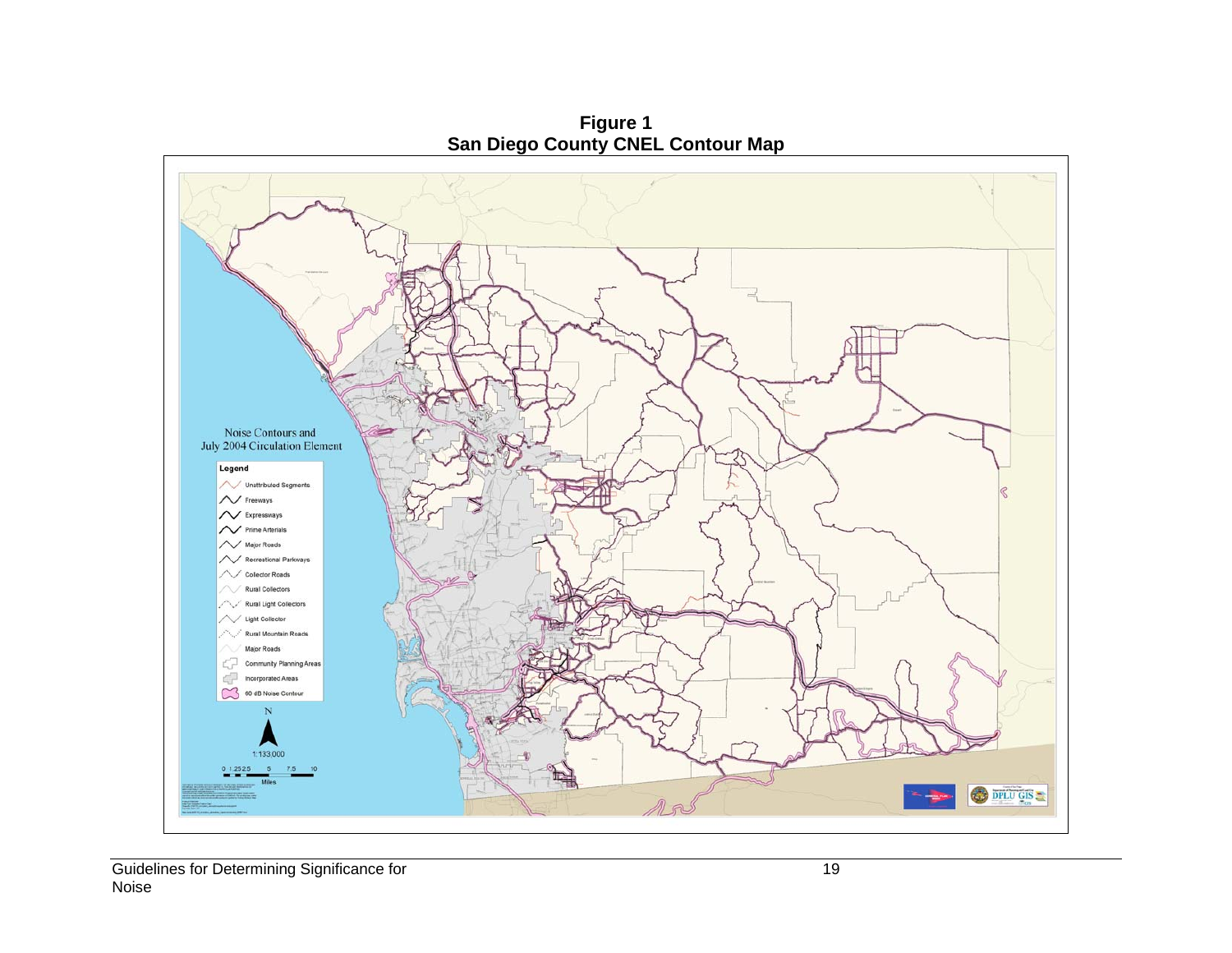# **[Attachment A]**

|  | <b>Sounds Levels Associated with Various Noise Sources and Events</b> |
|--|-----------------------------------------------------------------------|
|--|-----------------------------------------------------------------------|

| <b>Noise Source</b>                                      | A-weighted<br>Sound Level, dB | <b>Environment</b>                                                   |
|----------------------------------------------------------|-------------------------------|----------------------------------------------------------------------|
| Jet Engine at 80 ft                                      | 130-140                       | <b>Threshold of Pain</b>                                             |
| Unmuffled Motorcycle at 3 ft<br>Jet take-off at 300 feet | 120-130                       |                                                                      |
|                                                          | 110-120                       | Rock and Roll Concert                                                |
| <b>Pneumatic Chipper</b><br>Pile driver at 50 ft         | 100-110                       | Express train passing                                                |
| Air Compressor at 20 ft<br>Power lawnmower               | 90-100                        | <b>Boiler Room</b><br>Textile weaving plant                          |
| Food blender<br>Freight train at 100 ft                  | 80-90                         | Tabulating room<br>Ventilation and equipment room                    |
| Vacuum cleaner<br><b>Automatic Dishwasher</b>            | 70-80                         | Busy downtown area<br>Next to busy freeway                           |
| Speech at 1 ft                                           | 60-70                         | Large business office<br>Next to busy street                         |
| Large transformer at 200 ft                              | 50-60                         | Average residence with radio<br>Large store<br>Conversational speech |
| Occasional private auto at 100 ft<br><b>Bird calls</b>   | 40-50                         | Average residence, without radio<br>Motion picture theater           |
| Soft whisper at 5 ft<br>Library                          | $30 - 40$                     | Room in quiet house at midnight                                      |
|                                                          | $20 - 30$                     | Radio broadcasting studio                                            |
|                                                          | 0                             | Threshold of Hearing youth                                           |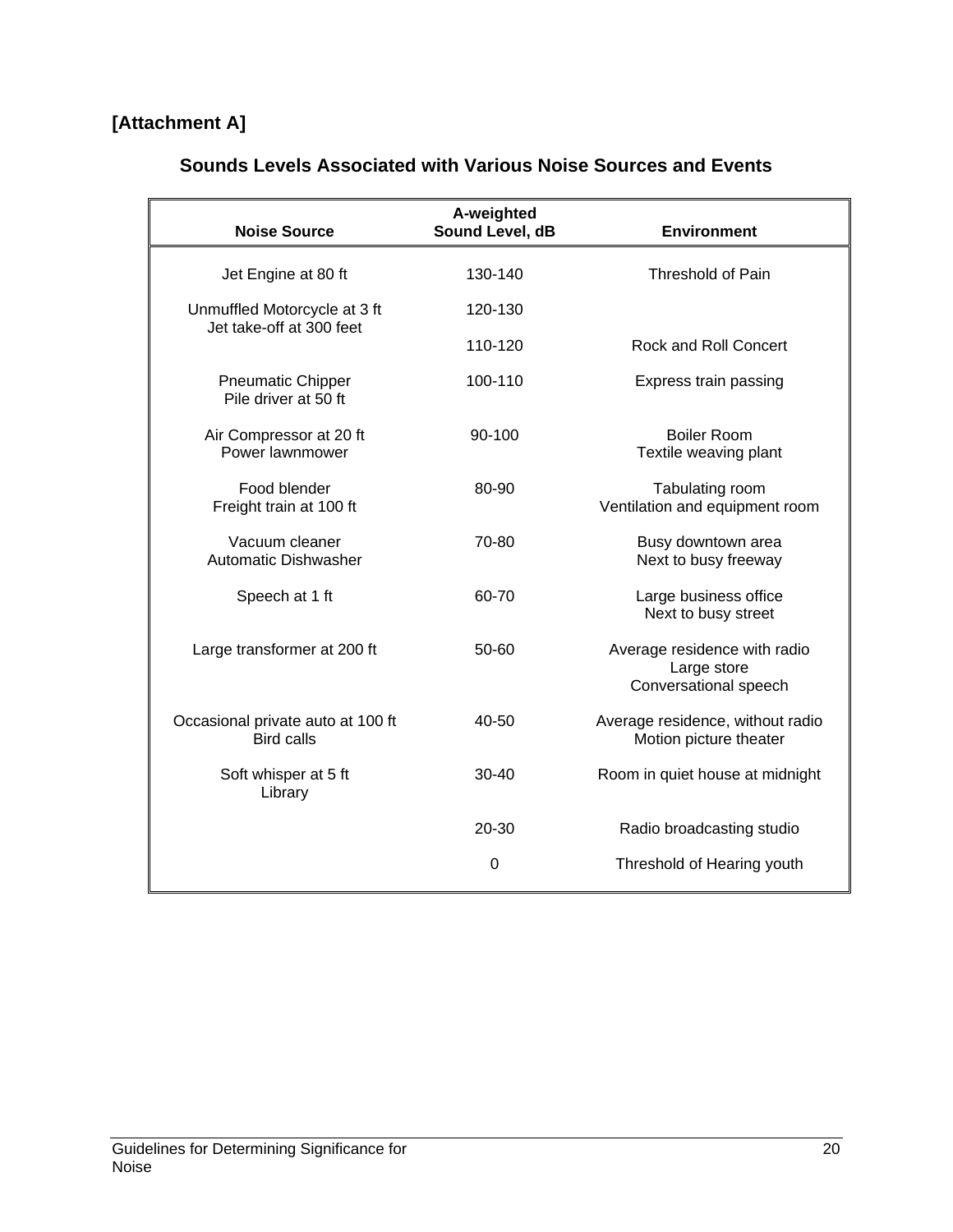## [**Attachment B]**

#### **Relationship Between Noise Exposure and Percentage of Community Highly Annoyed**

| ltem                    | Source  | Day-Night Average Sound Level in decibels (*) |      |      |       |       |       |       |       |
|-------------------------|---------|-----------------------------------------------|------|------|-------|-------|-------|-------|-------|
|                         |         | 50                                            | 55   | 60   | 65    | 70    | 75    | 80    | 85    |
| Percentage<br>of Highly | USAF    | 1.7%                                          | 3.3% | 6.5% | 12.3% | 22.1% | 36.5% | 53.7% | 70.1% |
| Annoved                 | Schultz | 2.1%                                          | 4.0% | 7.5% | 13.6% | 23.3% | 37.1% | 53.2% | 68.9% |

#### **(\*) Numerically, Day-Night Average Sound Level and CNEL are practically the same (difference is within ±1 dB).**

Sources: Federal Interagency Committee on Noise (FICON) "Federal Agency Review of Selected Airport Noise Analysis Issues", August 1992, p. 3-6, Figure 3.1: Comparison of logistic fits.

*Synthesis of Social Surveys on Annoyance Due to Noise,* by T.J. Schultz. (1978) J. Acoust. Soc. Am. 64, 377-405.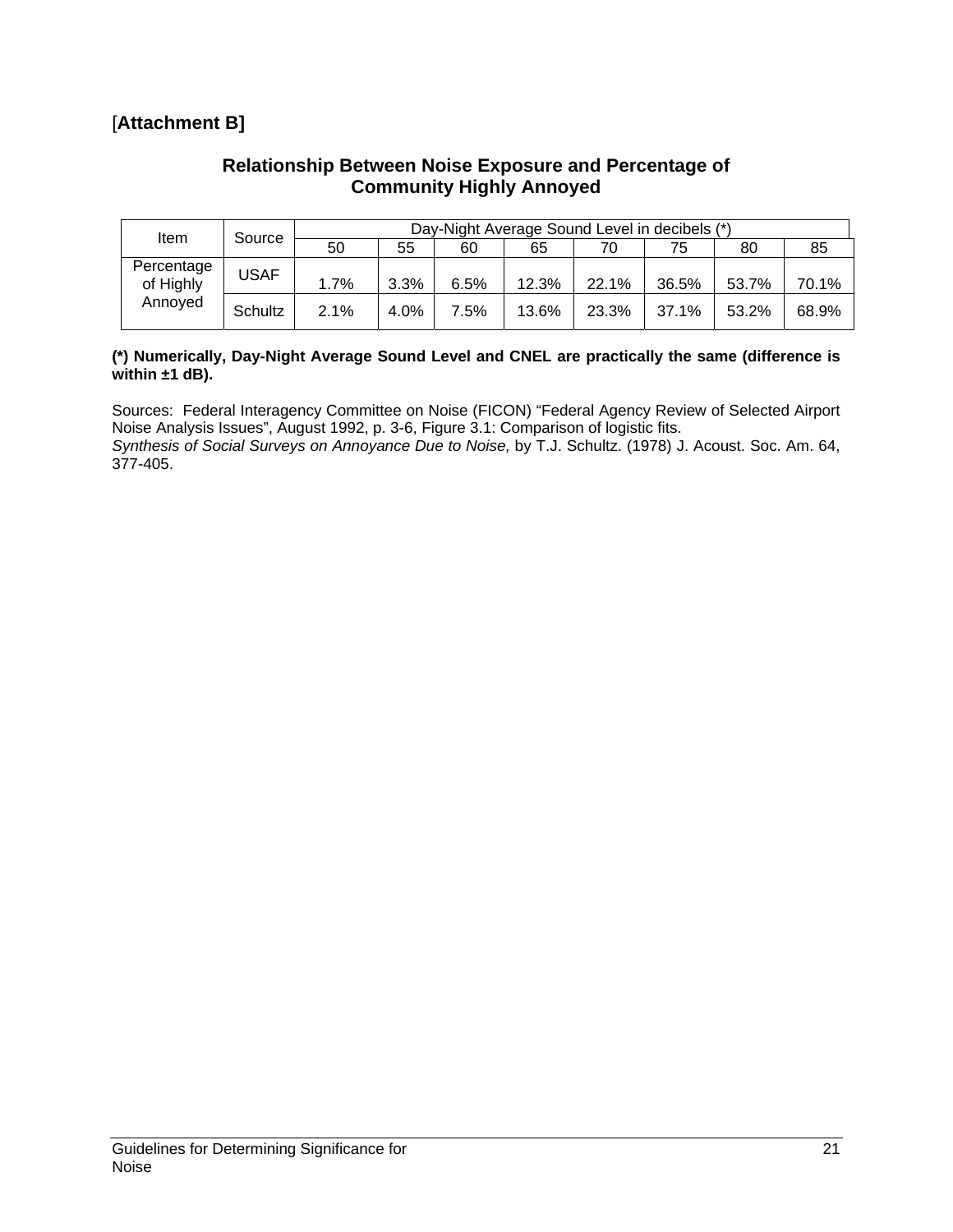# [**Attachment C]**

#### **Screening Criteria for Potential Adverse Traffic Noise Effects**

| Road<br>Classification   | Roadway              | # of            | Median<br>Width | <b>ADT</b>  | <b>Traffic</b><br>Mix |                | <b>Traffic</b> | <b>CNEL Noise Contour Distance</b><br>for $C/L$ (ft) |             |             |             |
|--------------------------|----------------------|-----------------|-----------------|-------------|-----------------------|----------------|----------------|------------------------------------------------------|-------------|-------------|-------------|
|                          | Design<br><b>ROW</b> | Travel<br>Lanes | (feet)          | at<br>LOS C | $\%$                  | $\%$           | Speed<br>(mph) | <b>CNEL</b>                                          | <b>CNEL</b> | <b>CNEL</b> | <b>CNEL</b> |
|                          | Width                |                 |                 |             | MT                    | <b>HT</b>      |                | 60 dB                                                | 65 dB       | 70 dB       | 75 dB       |
|                          | (feet)               |                 |                 |             |                       |                |                |                                                      |             |             |             |
| Expressway               | 146                  | $6\phantom{1}6$ | 34              | 70,000      | 5                     | 3              | 55             | 1,000                                                | 500         | 250         | 120         |
| Prime                    | 122                  | $6\phantom{1}6$ | 14              | 44,600      | 5                     | 3              | 55             | 800                                                  | 380         | 180         | 100         |
| Arterial                 |                      |                 |                 |             |                       |                |                |                                                      |             |             |             |
| Major Road               | 98                   | $\overline{4}$  | 14              | 29,600      | 5                     | $\overline{3}$ | 55             | 580                                                  | 270         | 120         | 60          |
| Collector                | 84                   | $\overline{4}$  | $\mathbf 0$     | 27,400      | 5                     | $\overline{2}$ | 45             | 360                                                  | 170         | 80          | N/A         |
| Light<br>Collector       | 60                   | $\overline{2}$  | $\mathbf 0$     | 7,100       | 5                     | 1              | 45             | 130                                                  | 60          | N/A         | N/A         |
| Rural<br>Collector       | 84                   | $\overline{2}$  | $\overline{0}$  | 7,100       | 5                     | 1              | 40             | 110                                                  | 50          | N/A         | N/A         |
| Rural Light<br>Collector | 60                   | $\overline{2}$  | $\mathbf 0$     | 7,100       | 5                     | 1              | 40             | 110                                                  | 50          | N/A         | N/A         |
| Rural<br>Mountain        | 100                  | $\overline{2}$  | $\mathbf 0$     | 7,100       | 5                     | 1              | 40             | 110                                                  | 50          | N/A         | N/A         |
| Recreational<br>Parkway  | 100                  | $\overline{2}$  | $\mathbf 0$     | 7,100       | 1                     | 0.5            | 25             | 50                                                   | N/A         | N/A         | N/A         |

Notes: The estimates are based on the following generalized assumptions: subtended angle – 85 to 85 degrees; "level" topography; "soft site" sound propagation conditions (4.5 dB noise reduction per the doubling of distance); 24-hour traffic distribution per Wyle Laboratories Report "Development of Ground Transportation Systems Noise Contours for the San Diego Region" (1973).

C/L – roadway centerline.

CNEL – Community Noise Equivalent Level in decibels (dB).

%MT – percent of medium trucks.

%HT – percent of heavy trucks. Traffic mix data are averages of traffic counts by County of San Diego Department of Public Works. Actual traffic mix may differ from the averages listed above. N/A – noise contour does not exist or is less than 50 ft from the road centerline.

Warning: The above data should be used only to determine if there is the potential for noise sensitive land uses being impacted by present or future excessive noise levels. Actual noise contour distances could be different (generally, shorter). For project determinations, a noise survey must be completed using actual information on traffic volume, mix, speed, project topography, etc.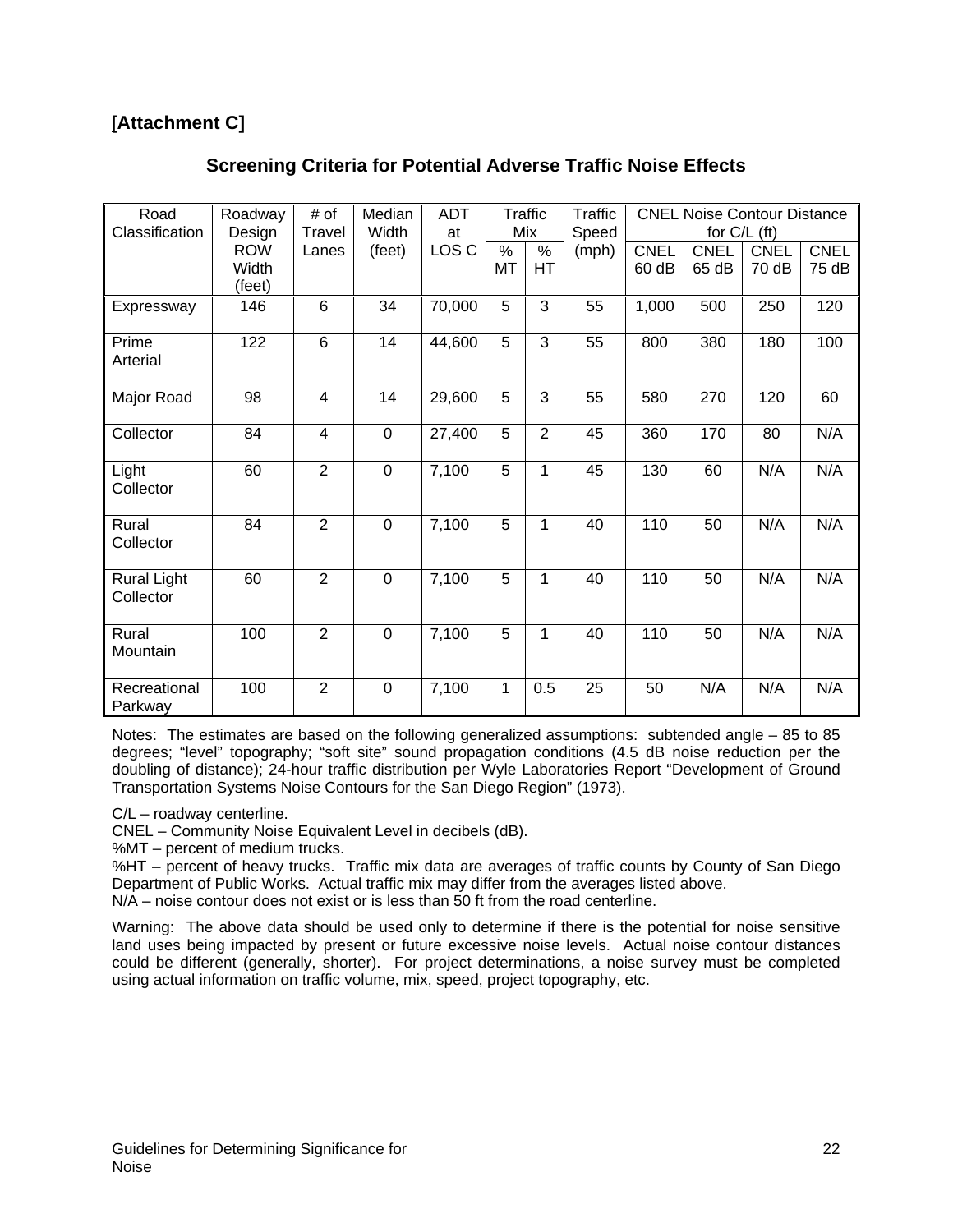# **[Attachment D]**

#### **Screening Criteria for Potential Adverse Ground-Borne Vibration and Noise Effects1**

| Land Use Category                                                                                                                                                                                                                                                           | <b>Screening Distance</b><br>(feet from ROW or property line) |
|-----------------------------------------------------------------------------------------------------------------------------------------------------------------------------------------------------------------------------------------------------------------------------|---------------------------------------------------------------|
| Category 1: Buildings where low ambient vibration is essential for<br>interior operations. (research and manufacturing facilities with<br>special vibration constraints <sup>2</sup> )<br>Special Use Buildings: Concert Halls, TV Studios, and Recording<br><b>Studios</b> | 600 feet                                                      |
| Category 2: Residences and buildings where people normally<br>sleep. (hotels, hospitals, residences, and other sleeping facilities)<br>Special Use Buildings: Auditoriums and Theaters                                                                                      | $200$ feet                                                    |
| Category 3: Institutional land uses with primarily daytime use.<br>(schools, churches, libraries, other institutions, and quiet offices)                                                                                                                                    | 120 feet                                                      |

Source: U.S Department of Transportation, Federal Transit Administration, "Transit Noise and Vibration Impact Assessment," May 2006.

Notes:

- 1. This table was developed for transportation corridors with conventional commuter railroads and rapid rail transit for the different land use categories defined in the Federal guidelines. These distances are therefore the most conservative values to be used as a screening tool for the requirement of vibration studies. Please note non-transportation vibration sources such as construction equipment and other activities may be reviewed on a site specific basis by the County using criteria developed by Caltrans (2004) for structures and potential annoyance. Please refer to Tables 19 and 20 in their vibration guidance manual for criteria related to continuous and transient sources
- 2. This criterion limit is based on levels that are acceptable for most moderately sensitive equipment such as optical microscopes. Vibration sensitive manufacturing or research will require detailed evaluation to define acceptable vibration levels. Ensuring lower vibration levels in a building often requires special design of the HVAC systems and stiffened floors. In general, vibration-sensitive equipment is not sensitive to ground-borne noise.